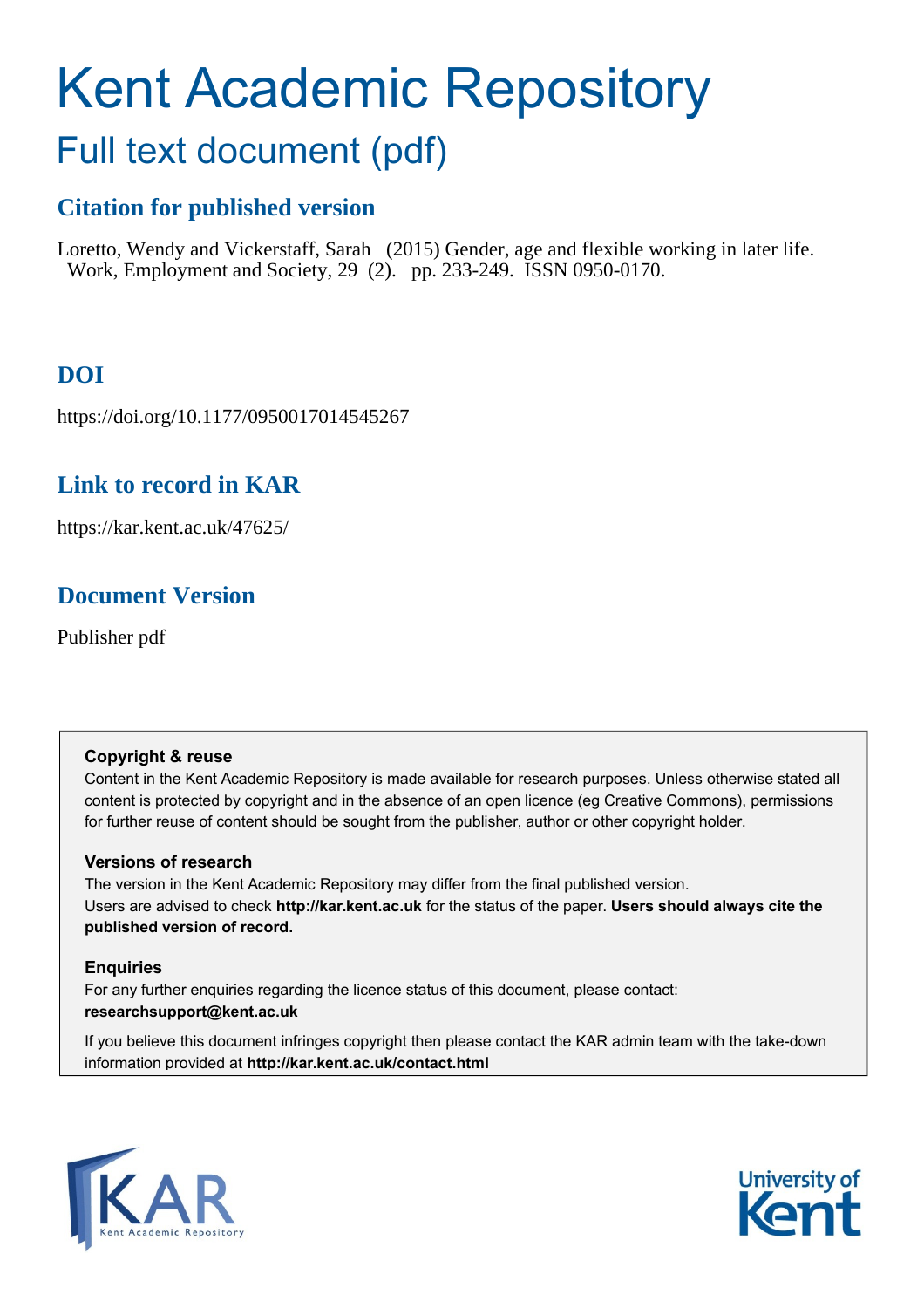

# THE UNIVERSITY of EDINBURGH

# Edinburgh Research Explorer

## **Gender, age and flexible working in later life**

**Citation for published version:**

Loretto, W & Vickerstaff, S 2015, 'Gender, age and flexible working in later life', Work, Employment And Society, vol. 29, no. 2, pp. 233-249.<https://doi.org/10.1177/0950017014545267>

#### **Digital Object Identifier (DOI):**

[10.1177/0950017014545267](https://doi.org/10.1177/0950017014545267)

#### **Link:**

[Link to publication record in Edinburgh Research Explorer](https://www.research.ed.ac.uk/portal/en/publications/gender-age-and-flexible-working-in-later-life(bc2cd2c6-d835-488d-b49d-058a8749520c).html)

**Document Version:** Peer reviewed version

**Published In:** Work, Employment And Society

#### **Publisher Rights Statement:**

© Loretto, W., & Vickerstaff, S. (2015). Gender, age and flexible working in later life. Work, Employment and Society. 10.1177/0950017014545267

#### **General rights**

Copyright for the publications made accessible via the Edinburgh Research Explorer is retained by the author(s) and / or other copyright owners and it is a condition of accessing these publications that users recognise and abide by the legal requirements associated with these rights.

#### **Take down policy**

The University of Edinburgh has made every reasonable effort to ensure that Edinburgh Research Explorer content complies with UK legislation. If you believe that the public display of this file breaches copyright please contact openaccess@ed.ac.uk providing details, and we will remove access to the work immediately and investigate your claim.

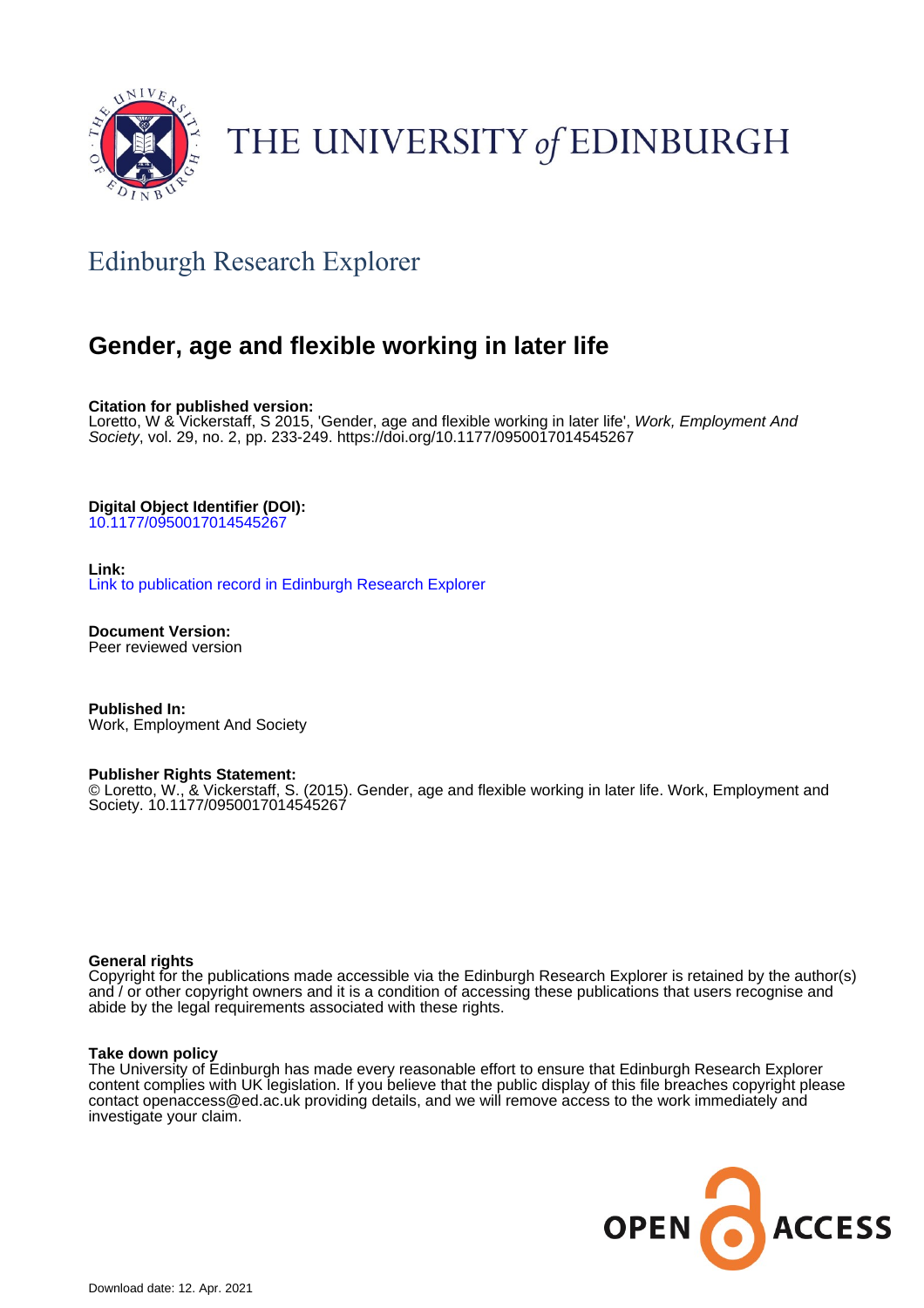# **Gender, age and flexible working in later life**

Authors:

**Wendy Loretto**, University of Edinburgh Business School, 29 Buccleuch Place, Edinburgh EH8 9JS. Email: [W.Loretto@ed.ac.uk](mailto:W.Loretto@ed.ac.uk)

**Sarah Vickerstaff**, School of Social Policy, Sociology and Social Research, University of Kent, Cornwallis North East, Canterbury CT2 7NF. Email: [S.A.Vickerstaff@kent.ac.uk](mailto:S.A.Vickerstaff@kent.ac.uk)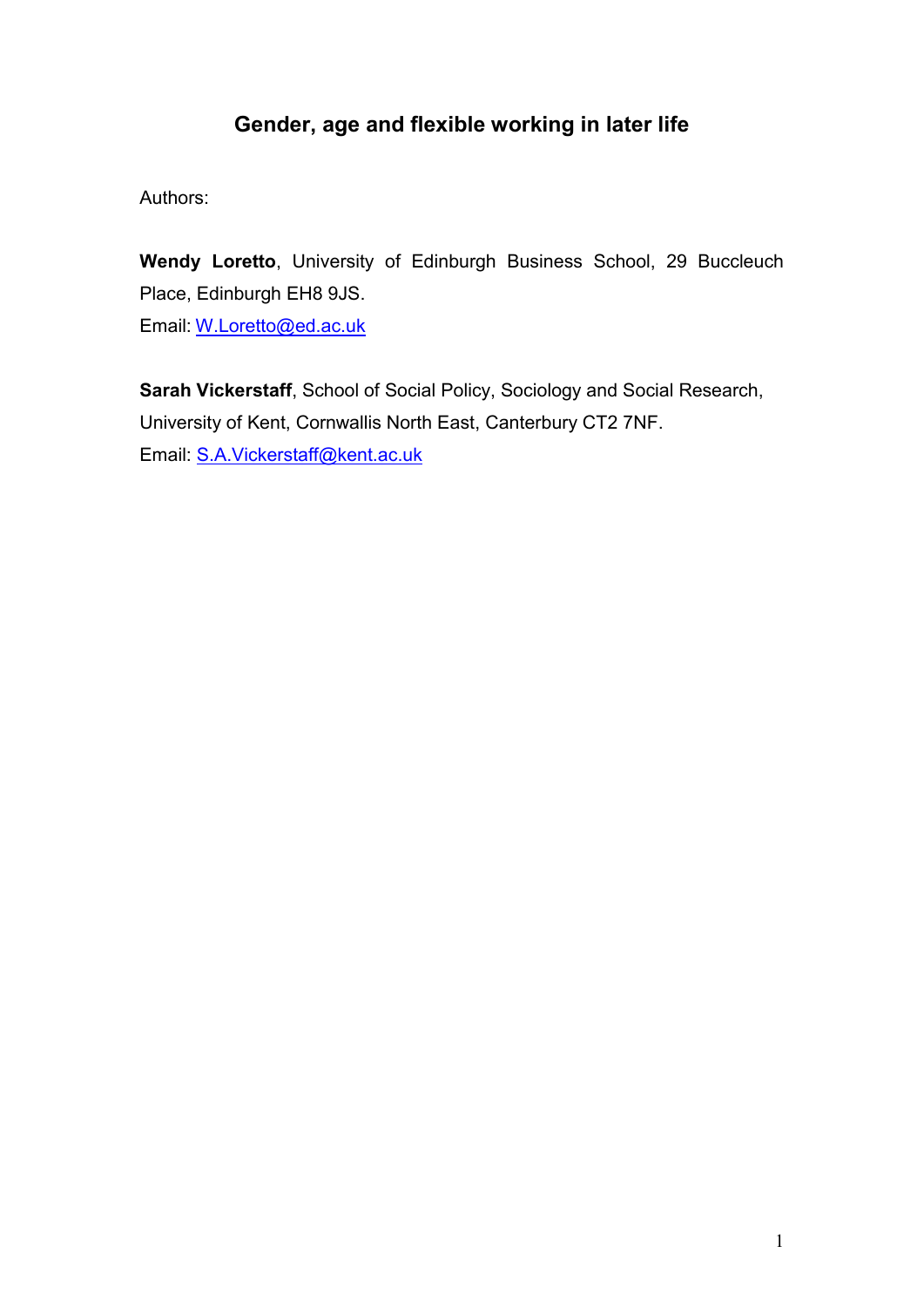#### **Gender, age and flexible working in later life**

#### **Abstract**

In many countries economic and social concerns associated with ageing populations have focused attention onto flexible forms of working as key to encouraging people to work longer and delay retirement. This article argues that there has been a remarkable lack of attention paid to the role of gender in extending working lives and contends that this gap has arisen because of two, inter-related, oversights: little consideration of relationships between gender and flexible working beyond the child-caring phase of life; and the prevailing tendency to think of end of working life and retirement as gender-neutral or following a typical male trajectory. The findings of a qualitative study of people aged 50+ in the UK challenge some of the key assumptions underpinning the utility of flexible work in extending working lives, and provide insight into the ways in which working in later life is constructed and enacted differently for men and women.

**Key words**: Age; flexible working; gender; later-life working; older workers; qualitative; retirement; work-life balance

#### **Introduction**

In the UK, as in other industrialised nations, there is considerable government interest and concern over an ageing workforce and a strong policy thrust toward extending working lives. In the future it is hoped that more people will work until state pension age and beyond, and indeed in many countries state pension ages are rising (OECD, 2011). It is routinely asserted that greater opportunities to work flexibly will encourage older workers to continue in work and delay retirement (e.g. OECD, 2006: 98-101). In addition, survey evidence often indicates a demand amongst older workers (those aged 50 plus) to work flexibly. Much of this policy and practice discussion of the utility of increasing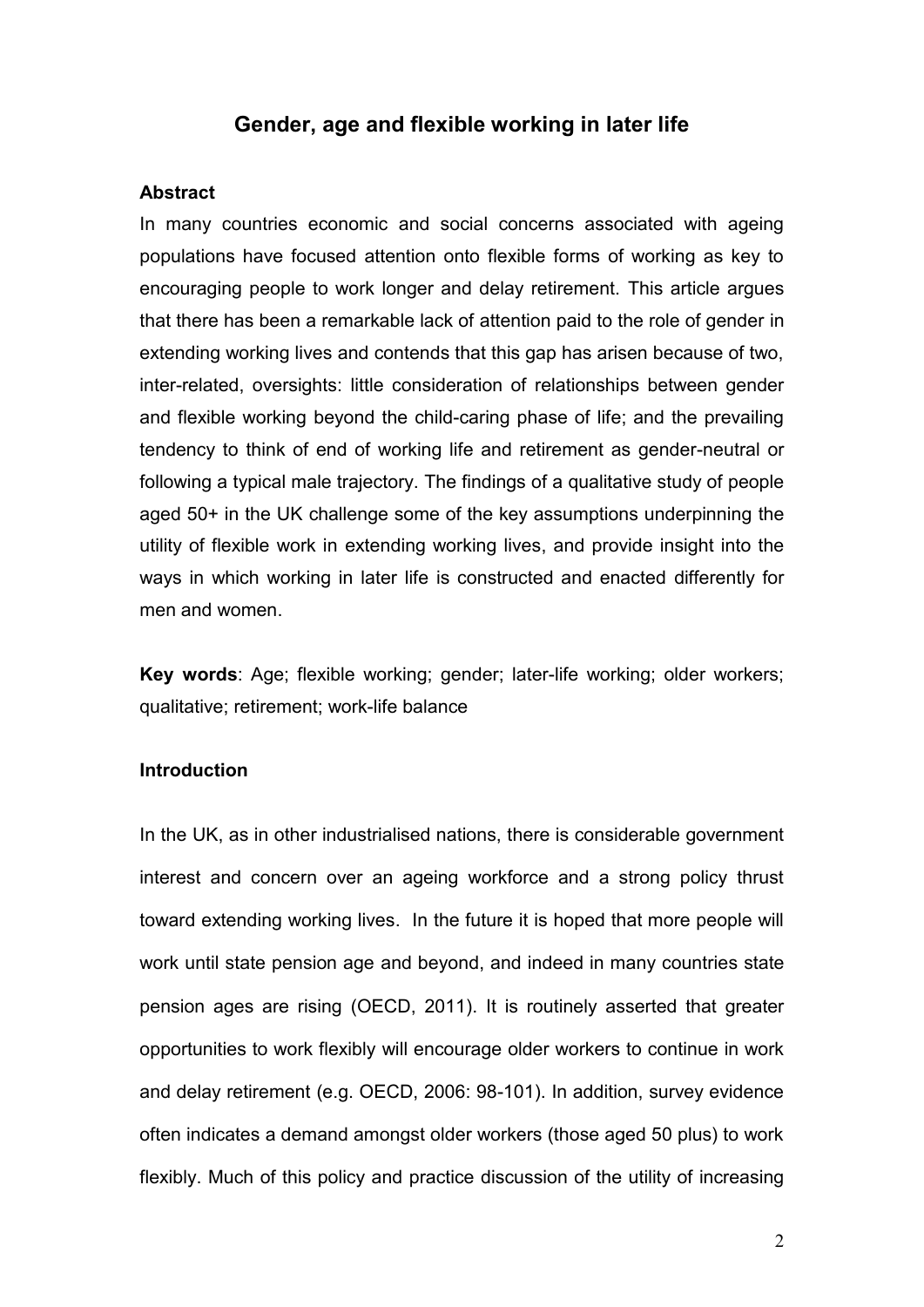flexible work options (FWOs) for older workers is uncritical about the availability and quality of flexible work. In addition, it is typically gender blind with remarkably little scrutiny of gender differences, not with standing the high proportion of older women who already work flexibly in the sense of part-time work. This gap reflects two related shortfalls in theorisation: the 'taken-forgranted' associations between gender, age and flexible working - that it is primarily an issue for people, and particularly women, with school age or younger children; and a lack of understanding of gender and retirement. Drawing upon a qualitative study of over-50s in GB, this article interrogates the intersections of gender and age in flexible working to begin to fill these gaps.

The article commences with a brief overview of the proposed attractions and utility of FWOs for older workers, i.e. those aged 50 and above, before drawing upon existing research into gender and flexible working and gender and retirement to hypothesise ways in which gender and age might interact to shape attitudes, opportunities and experiences of flexible working in later life. It then explores these assumptions through a qualitative study of 96 people aged 50-64, drawing upon their revealed discourses of flexible working. Finally, it discusses the implications of the findings for theorising relationships between work and life in later life and policy around extended working lives.

#### **Flexible working and the older worker**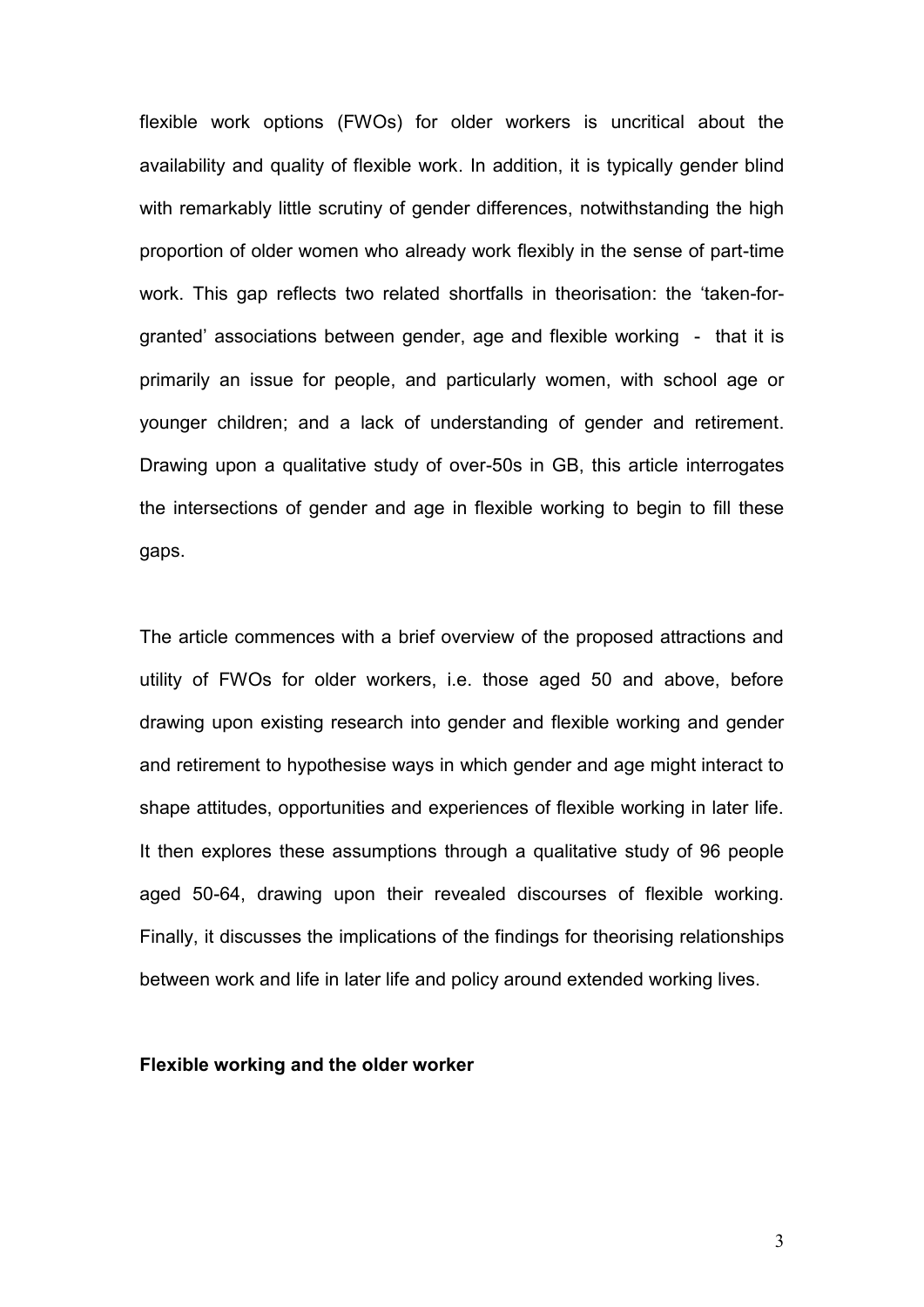For the purposes of this article, we define 'workplace flexibility as the ability of workers to make choices influencing when, where, and for how long they engage in work-related tasks' (Hill et al, 2008: 152). The main emphasis of policy, practitioner and academic interest in FWOs has centred round combining paid work with caring, most often familial responsibilities, typically carrying an implicit age and/or life-stage bias towards men and women with younger children. However, a body of work seeking to explore the utility of FWOs in sustaining older workers in employment for longer (Alden, 2012; Barnes et al, 2009; Gardiner et al, 2007; Hirsch, 2007:108-113; Loretto et al, 2005; Moen and Sweet, 2004; Yeandle, 2005) has broadened this conceptualisation.

As outlined in the introduction, prompted by policy attention, it has been espoused that flexible working offers an attractive way for older workers to stay in work for longer than they could or would if they were working full-time, to extend their working lives beyond expected or normal retirement ages and/or to exercise choice in the nature and timing of their retirement. FWOs, especially part-time working, have been held up as a means of improving choices for older workers (Loretto et al, 2005; 2007), for example by downshifting at the end of their working careers with their current employer and hence delaying full retirement, or by providing 'bridge jobs' between the career occupation and full retirement (Loretto et al, 2005; Vickerstaff, 2010). UK Government policy has also supported the need to create greater flexibility for people to 'choose a phased approach to retirement' (Department for Work and Pensions, 2006:139). Survey data show a strong expressed preference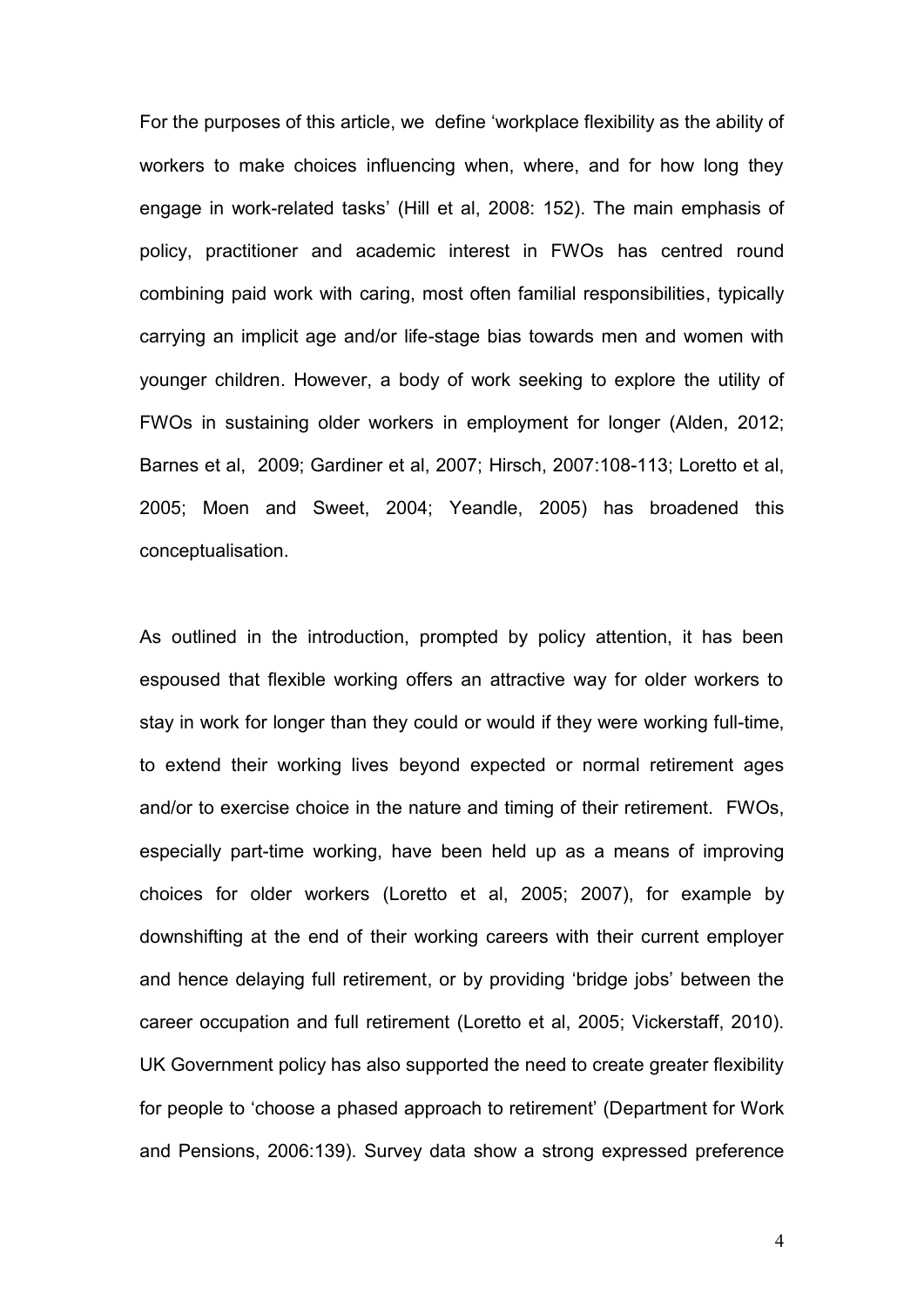for working flexibly at the end of working life (Maitland, 2010; Smeaton et al, 2009); or for re-engaging in flexible work after retirement, mainly for financial reasons (Smeaton et al, 2009: 58-59). Beyond these attractions, FWOs offer opportunities to the third of the 50+ workforce with a long-term health condition (Barnes et al, 2009: 2) to remain in work, and to the long-term unemployed or inactive (often because of health reasons) in order to ease them back into the labour market (Humphrey et al, 2003; Hudson et al, 2009: 69). One in five people in the age group 50-59 are providing informal or unpaid care (Howard, 2004). A minority of those between 45-65 find themselves as the 'sandwich or pivot generation', combining care for their own children with informal care for elderly parents (Evandrou and Glaser, 2004: 771; Mooney et al, 2002: 1). Research suggests that those who combine employment and caring would welcome a range of flexible working options. In particular they would appreciate: better access to flexible working hours; the opportunity to reduce working hours if necessary; the right to timeoff for caring responsibilities; and the ability to work from home where feasible (Howard, 2004; Mooney et al, 2002).

Given the myriad of attractions of FWOs, it is not surprising that there is some evidence from the US that older workers may value access to FWOs more highly than younger workers (Pitt-Catsouphes and Matz-Costa, 2008). However, what is more remarkable is the lack of attention paid to the role of gender in the policy and practice debates. We contend that this gap has arisen because of two, inter-related, oversights: the limited focus on the relationships between gender and flexible working which has focused mainly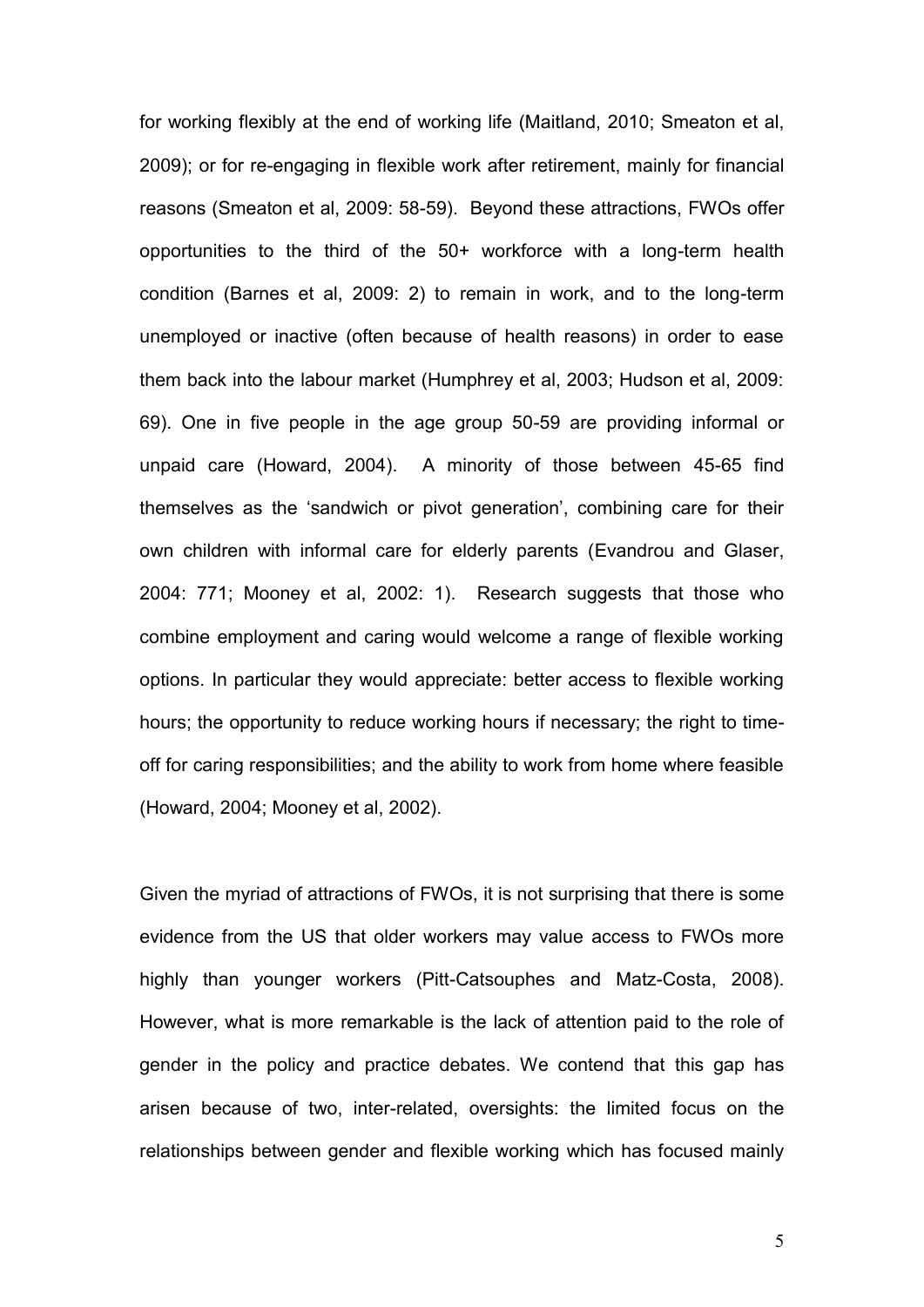on one life stage; and the prevailing tendency to think of end of working life and retirement as gender-neutral or following a typical male trajectory. We now explore each of these in turn.

#### **Gender, age and flexible working**

The predominant policy and research focus on flexible working has centred round parents, especially mothers, who are trying to combine paid work with childcare (see for example, Craig and Powell, 2011; Lyonette et al, 2011). In the UK, this was signalled in the genesis of legislative approaches to flexible working and work-life balance as 'family-friendly' policies. As such, Emslie and Hunt (2009) argue that most studies [of work-life overlap] 'either ignore gender or take it for granted' (p152). This assertion is reflected in the findings that women are more likely to take up FWOs to accommodate childcare and family responsibilities, whereas men tend to use FWOs to extend their working hours (Hofacker and Konig, 2013, Martinengo et al, 2010), thereby reinforcing the traditional male-breadwinner family model and gender roles. However, thinking about flexible working in later life when childcare responsibilities in theory are less dominating, allows us to go beyond gender roles associated with parenthood and to more fully interrogate the relationships between gender and flexible working. This opens up the opportunity to use life stage as 'a focus issue in explorations of gender differences' (Martinengo et al, 2010: 1364) rather than simply controlling for age as a 'noise' variable.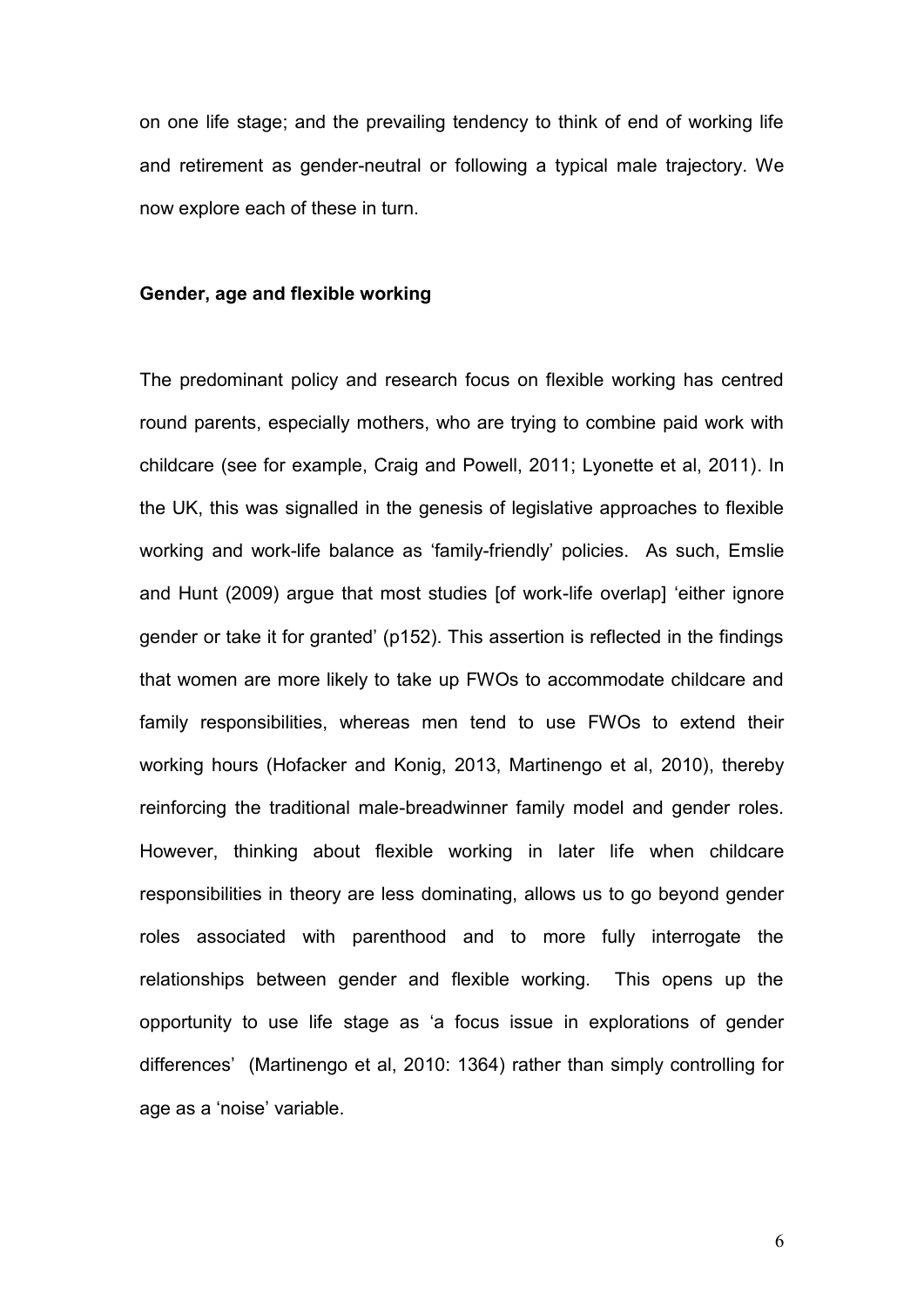Only a few studies to date have examined the relationships between gender and flexible working in later life stages. Emslie and Hunt's (2009) qualitative examination of gender and work-life balance in mid-life (age 50-52) found very strong evidence of traditional gender identities among women, even where their roles had been non-traditional, for example women's identity remained family-bound even in cases where a women took up full-time working because her partner had been made redundant. Amongst the men, the study found some who changed their mentality over time, moving from a live to work orientation to a work to live focus. In another qualitative study, this time of Australian women in two age groups (53-58 and 65-70), Everingham et al (2007) discerned three patterns of engagement with flexible working in the transitions to retirement. The first was non-engagement, i.e. women who simply stopped work, adhering to the more traditional 'cliff-edge' retirement. The second was the 'transitional model' where the women used flexible working to gradually retire. Although the authors acknowledge that this model appears to adhere most closely to the government's model for using flexible working as a transition to retirement, for women as opposed to men, this was only one of many such transitions they had made over their working lives. A third model arose from a group of women who wanted to use flexible working to open up new working opportunities – to transform the nature of their work. Cebulla et al (2007) conducted secondary analysis of major panel data sets to examine the repercussions of working longer on the private lives of men and women beyond the UK's state pension age (SPA – 60 for women and 65 for men at the time of the study). They set out to investigate the effects of flexible working, but their main finding was that working longer in any capacity (full-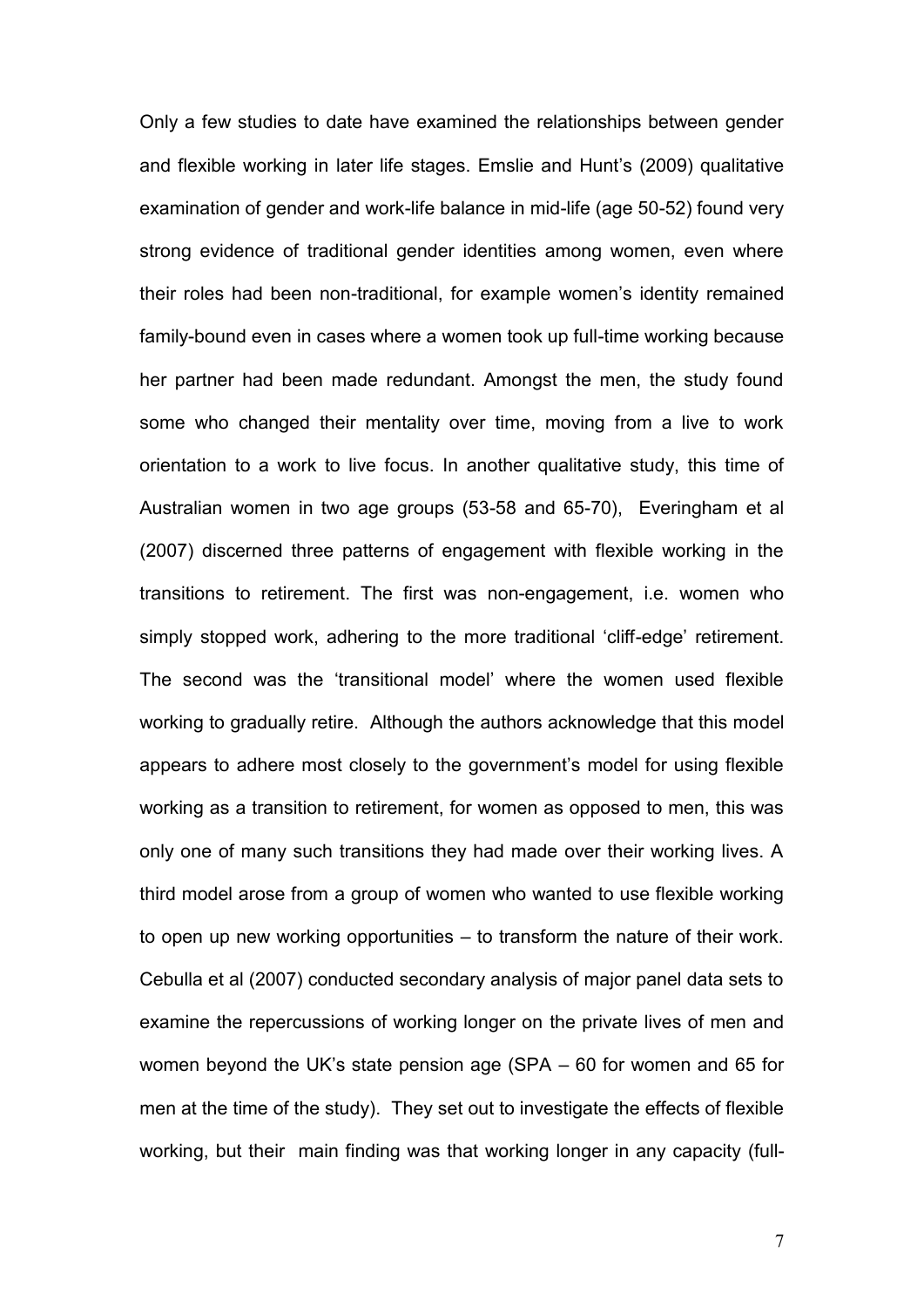time or part-time) affected the gender divisions of household tasks, with traditional gender divisions being much less pronounced in non-working SPA couple households, but retained among those who stayed in work (whether or not that work was flexible).

While these studies are welcome, their insights are inevitably partial. Emslie and Hunt's work, although extending the parameters of work-life balance and flexible working beyond parents of small children, still retained a fairly narrow focus on family life. The Australian study looked only at women; whereas Cebulla et al's only examined behaviour of men and women beyond SPA and did not provide illumination of the relationships between gender and flexible working per se. We also maintain that any opportunity for, or disposition towards, FWOs in later life builds on previous experience of FWOs and therefore we need to understand the relationship between gender, age and FWOs across the lifecourse. For many women FWOs have characterised their labour market activity across the lifecourse and do not suddenly emerge in later life as a possible response to pending retirement.

#### **Gender and retirement**

The traditional notion of retirement as 'an event experienced by men at the end of their careers' (Ho and Raymo, 2009: 153) has been disrupted by the move to extend working lives. In their comprehensive review of retirement, Wang and Shultz (2010) challenge the concept of retirement as a discrete event, by examining the main ways in which retirement is now conceptualised: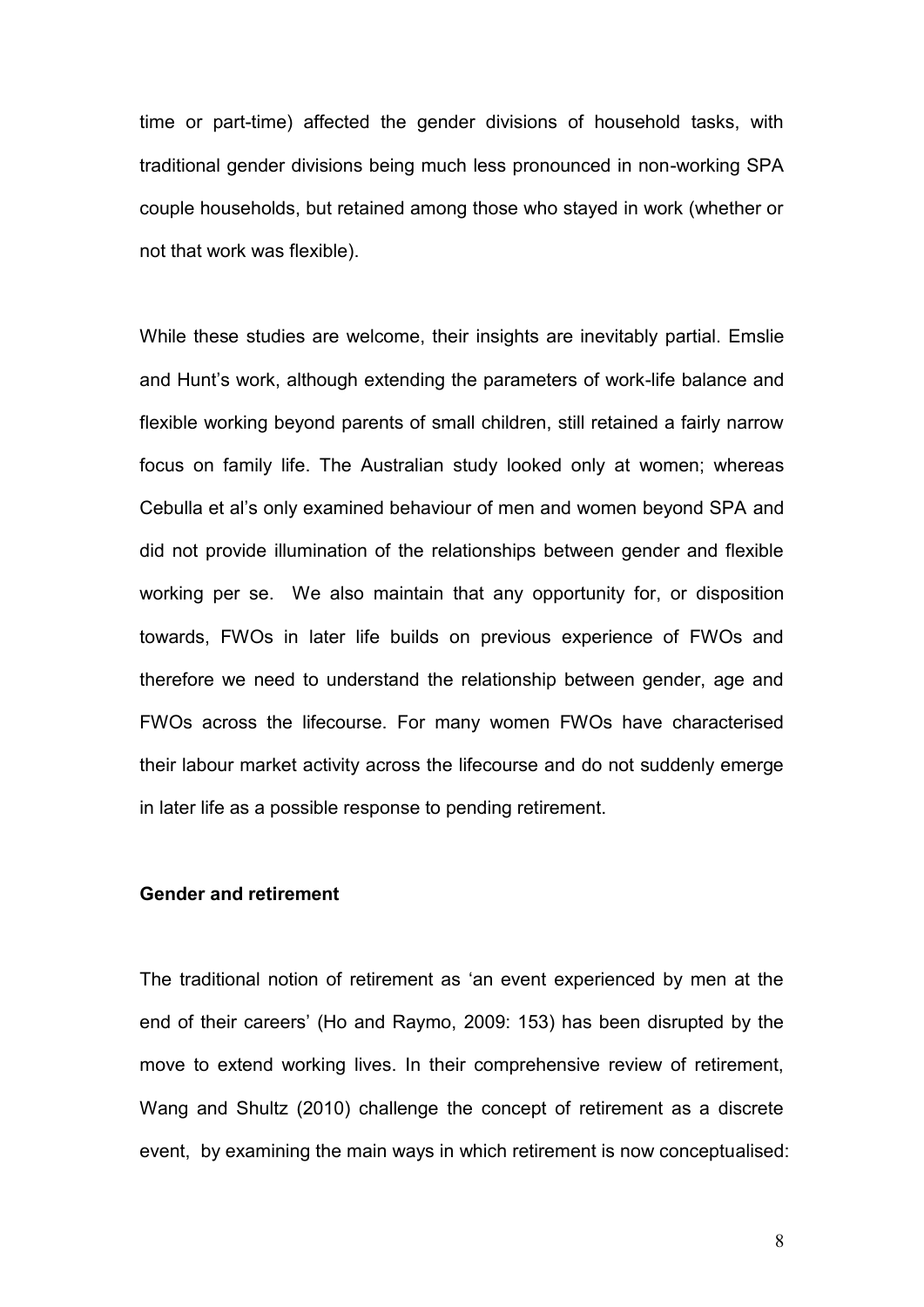as decision-making; as an adjustment process; as a career development stage; and as a human resource management concern. Indeed, retirement is increasingly seen as a reversible state rather than an end destination (see Maestas (2010) on 'unretirement'). However, in these discussions, as in research and policy attention more generally, gender is largely absent or loosely implied into notions of 'societal norms' of family roles and/or marital status. In particular, understanding of women's retirement processes is limited because of 'a tendency to view women's retirement and retirement planning relative to normative understandings already established for men.' (Wong and Hardy, 2009: 77). A small body of work (most of it from the USA and quantitative in nature) has challenged the prevailing tendency, asserting that because of differences in work trajectories, financial security and family responsibilities (see Price, 2003), we need to consider men's and women's retirement separately. However, Wang and Shultz (2010) remind us that little empirical research exists to confirm the theorising, and that gender is often reduced to the status of a moderator variable in retirement transitions (see also Pleau, 2010).

An additional element to the lack of attention to gender has been the tendency to view decisions around retirement as not only male or de-gendered, but also as individualised (see Lewis, 2007's concept of the 'adult worker'), whereas in reality, many decisions are embedded in domestic contexts which combine established family and gender roles with more temporally proximal factors (O'Rand et al, 1992: 83). Existing research has been instructive in showing that women's retirement is typically more influenced by their husband's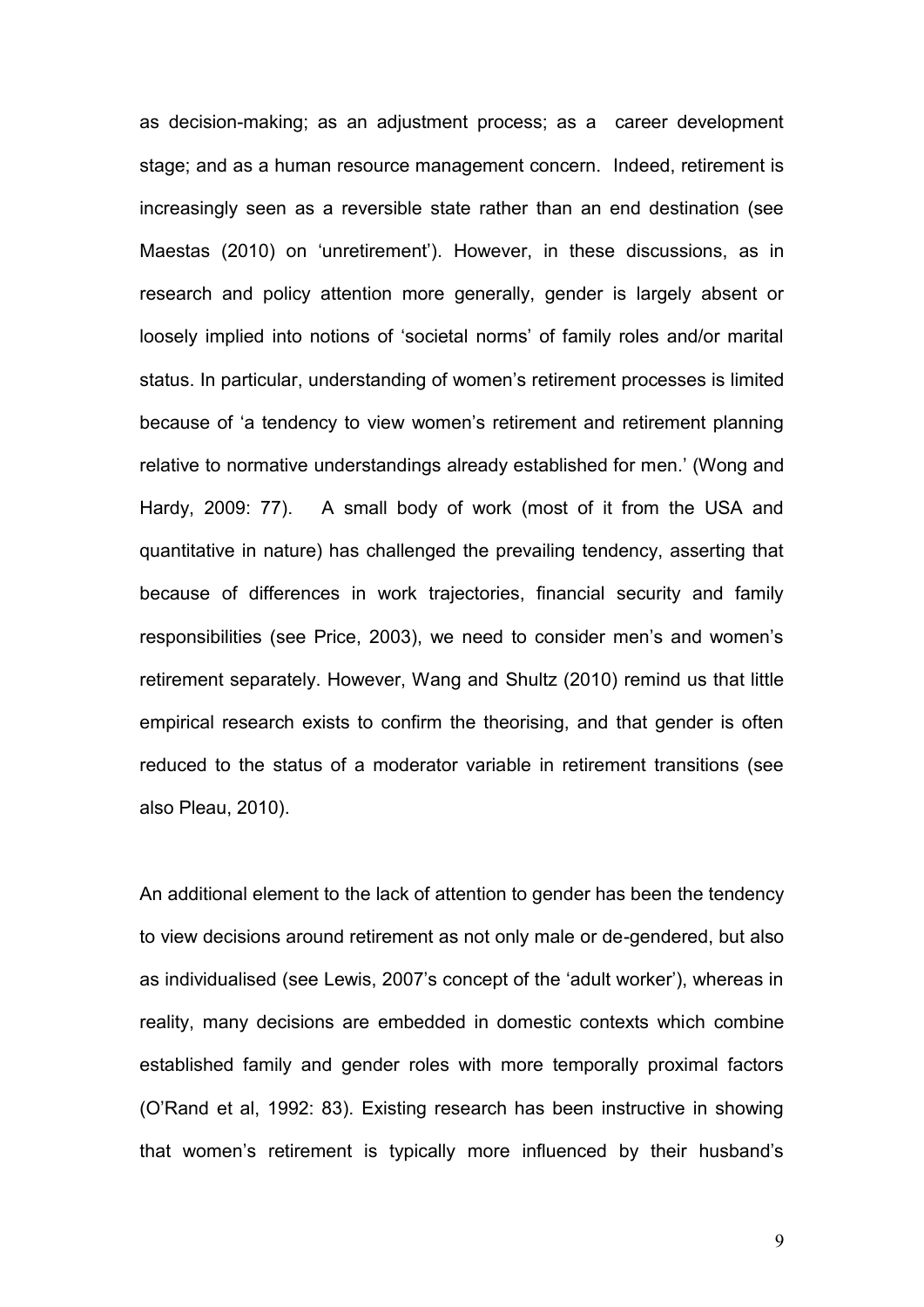retirement and by their family-roles and patterns of labour market participation across the life-course than is the case for men (e.g. Price and Nesteruk, 2008, Pleau, 2010). Nevertheless, research to date 'disproportionately represents the experiences of married women' (Price, 2003: 351), and of professional women. It has also been focused mainly on the timing of retirement, with relatively little investigation into how the nature, meaning and processes of retirement may differ between men and women (Flynn, 2010; Loretto and Vickerstaff, 2013).

In summary therefore, limited attention to women's retirement and to the ways in which gender and flexible working inter-relate in later life have left us with some key knowledge gaps surrounding the attitudes and behaviours of older men and women towards FWOs. We argue that a fuller understanding is necessary in order to provide a currently absent evidence-base (see Gielan, 2008) for the efficacy of FWOs in policies aimed at extending working lives.

#### The qualitative study

The project was commissioned by the UK government's Department for Work and Pensions (DWP) to investigate the factors encouraging labour market activity among people aged 50-64 (Vickerstaff et al, 2008). Ninety-six people in three contrasting British locations were interviewed. Edinburgh was chosen as representative of an area with relatively low unemployment and generally good standards of living; in contrast Thanet in Kent is an area of high unemployment and socio-economic disadvantage. Nottingham is a site of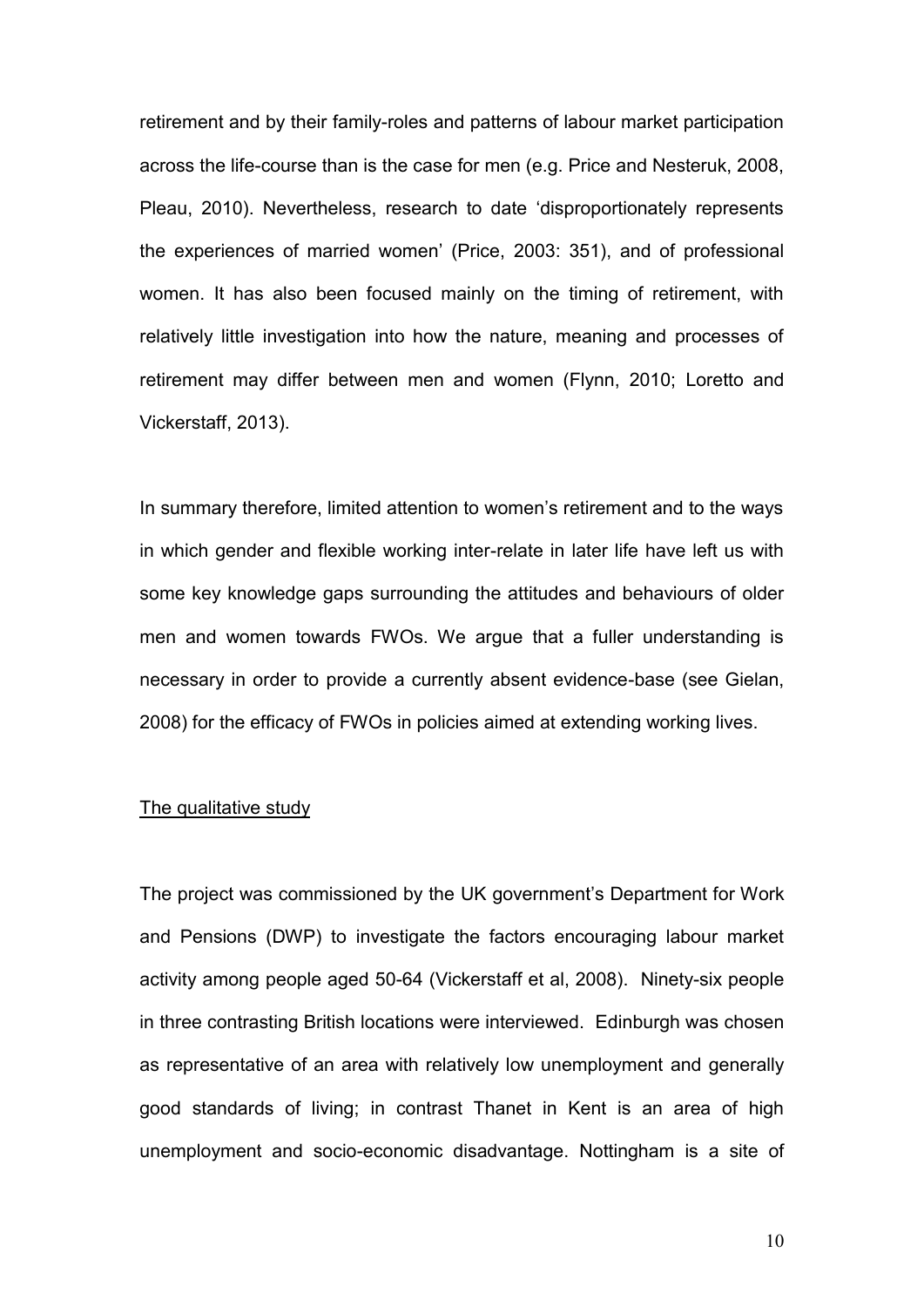average unemployment and a younger and more ethnically-diverse population. Overall, as can be seen in Table 1, the study focus was on people/households with low-medium income levels<sup>i</sup>, with the spread of household income in each of the three locations reflecting the socio-economic characteristics of that region. Within each location, the sample was purposively selected to capture a range of personal (age, gender, marital status), health, financial, caring and employment statuses. The economic activity status categories in Table 1 are based on respondents' self-definitions. All but two in the retired group had retired 'early', i.e. before current SPAs. Three men in the retired group who described themselves as 'semi-retired' were self-employed, but in practice had a very loose attachment to the labour market.

#### Table 1 here

Respondents were interviewed in couples or as individuals using a biographical time-line and a semi-structured schedule. The interviews typically lasted for about an hour and a half and were digitally recorded. The transcribed interviews were analysed using NVivo 7. First, each interview was analysed for a set of respondent descriptive attributes, i.e. age, gender, employment status, location, household income etc. Interviews with couples were coded twice, once for the female and once for the male respondent. Next, the interviews were coded for references or answers to direct questions that respondents were asked, for example direct experience of working flexibly. Third the interviews were coded interpretively for references to factors affecting continued working, retirement and flexible working.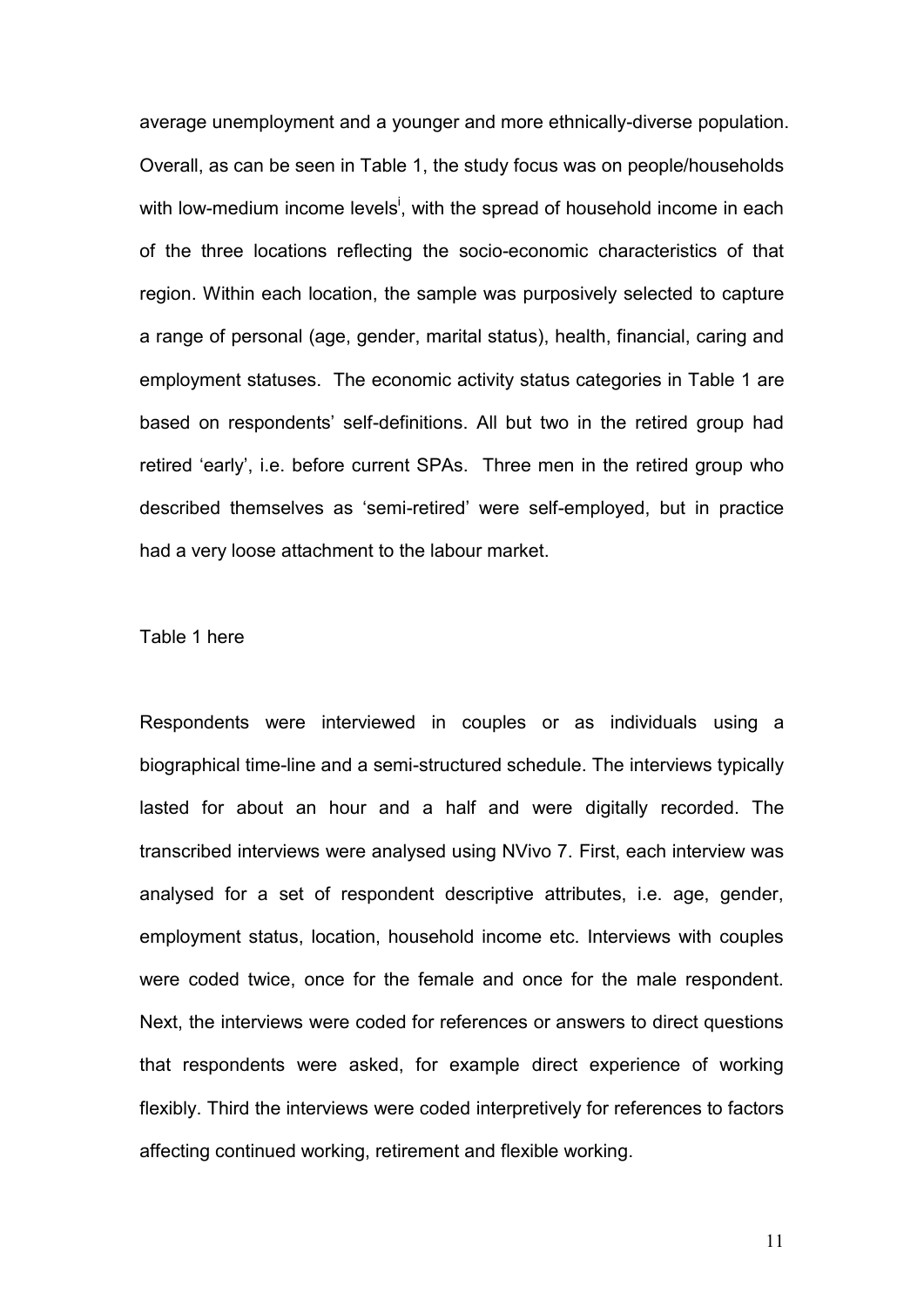In the account which follows, quotations from the interviews are used as examples representative of views and recurring themes or discourses expressed by a number of different respondents (on drawing conclusions from qualitative data see Miles and Huberman, 1984: 215-221). The reference number at the end of quotations indicates the location of the interviewee (E= Edinburgh, N=Nottingham and T= Thanet) and whether they were interviewed as an individual or as part of a couple (S/C), their gender (M/F) and their economic activity status at the time of the interview.

#### **Results**

#### *Overview*

Although the sample exhibited heterogeneity of behaviours and attitudes towards flexible working in later life, overall there was a relatively low incidence of flexible working across all groups (Table 1; those who were retired or not working were classified on the basis of their most recent job). This low incidence reflects national patterns. Even though there have been increases in employment rates of the over-50s and over 65s in recent years (ONS, 2013a; 2013b), analysis of official figures (see Loretto et al (2005) and updated personal analysis – details from authors on request) suggest that the majority of older men are working on full-time permanent contracts and that despite a much higher proportion of women work part-time (as is the case throughout the working life) the proportion of men and women over-50 in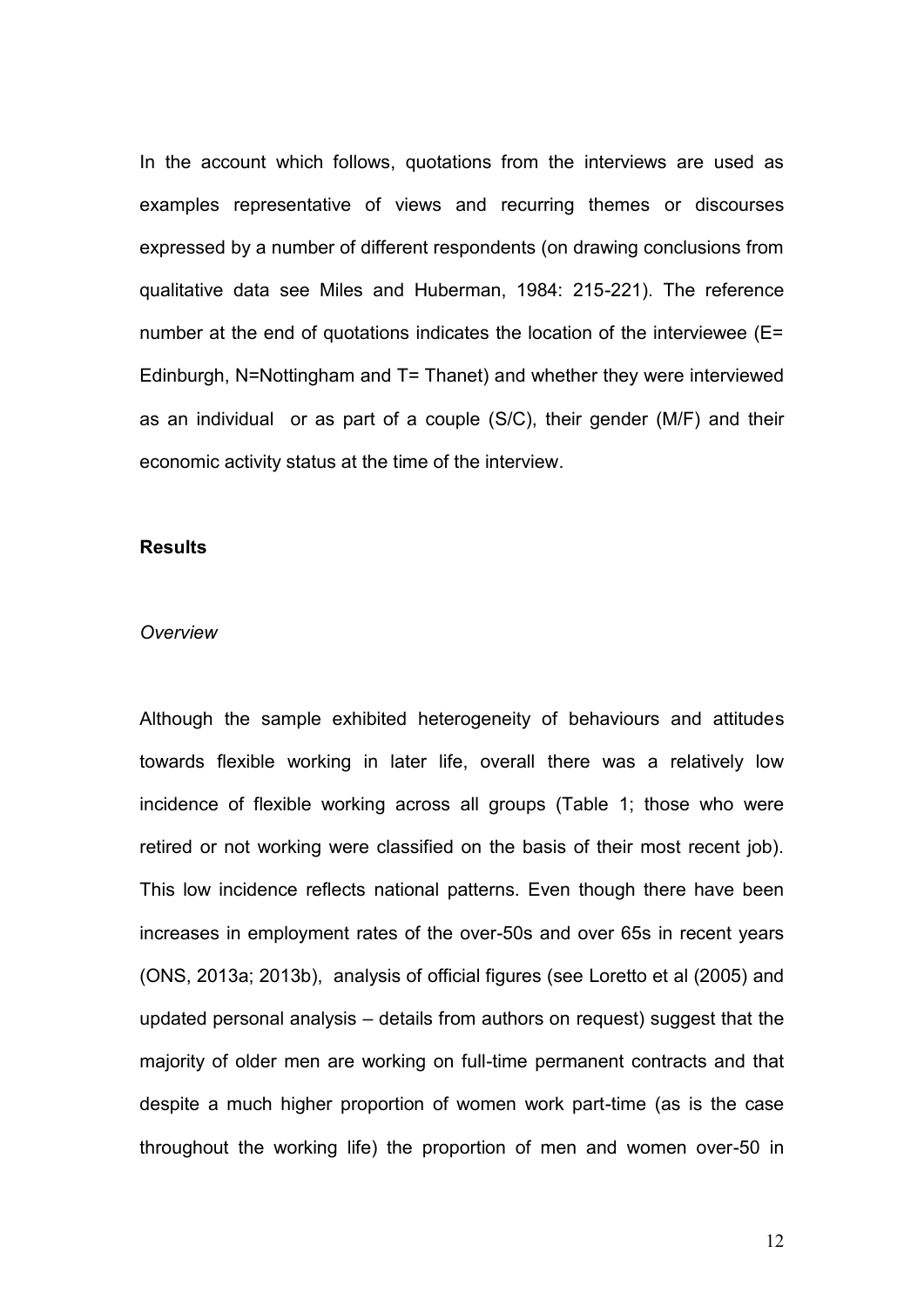employment who work part-time has **fallen** in recent years, i.e. the increase in older worker employment has been in full-time, not part-time jobs. In addition, most over-50s are working in permanent positions. The extent of other forms of flexible employment (e.g. locational flexibility, flexible contracts) is relatively insignificant. Most men work full time and then 'retire'; there is little evidence for gradual retirement. These findings for the British case are echoed in comparative review, which found that across a range of European and North American countries there were only limited "signs of flexibilisation of work patterns" for older workers, especially in comparison to changes in the youth labour markets (Hofacker, 2010:184-199).

Returning to our sample, also mirroring national patterns, the most common form of flexibility was part-time working, with women being markedly more likely to have worked part-time across their lifecourse. Typically they had stopped work when their first child was born and then had returned to work, often different work, part time as the children got older. Many then further modified their hours in later life to undertake caring for elderly parents, an ailing partner or grandchildren. In order to explore more fully the relationships between age, gender and flexible working in later life, we have drawn on the main discourses presented by our respondents with regard to the role of flexible working throughout their lives and as they approached or experienced retirement. In some cases, men and women presented quite different discourses; in others we show how the same terminology had separate meanings for men and for women. Although separated for analytical purposes, it should be noted that these discourses do overlap.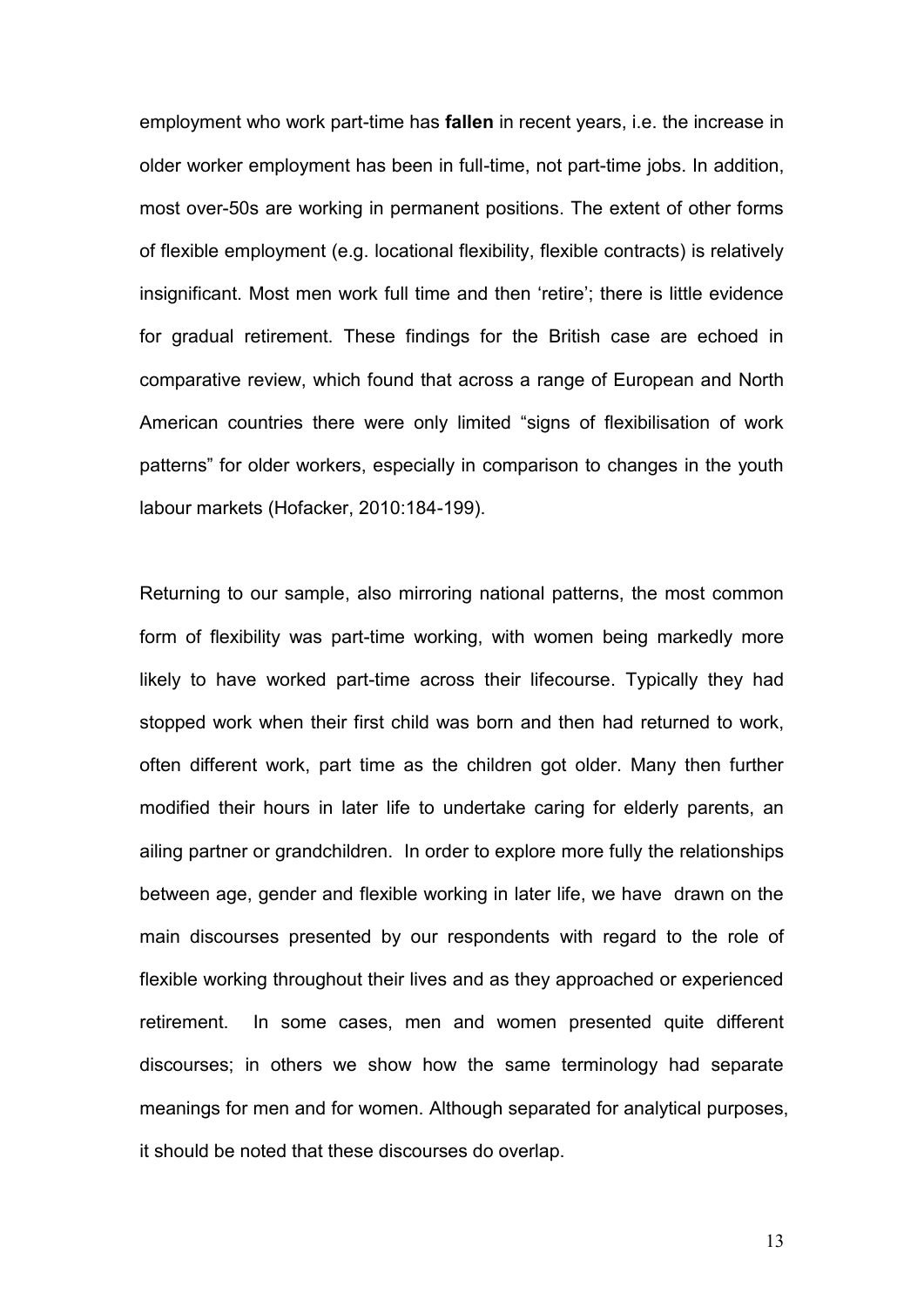#### *Freedom*

This was a dominant discourse amongst the interviewees, whether retired or still working – many respondents were strongly attracted to the freedom that release from work had given or was expected to give them. As such, they would not or had not considered flexible working in any guise. However, the way in which this freedom was articulated was highly gendered. For several women who were retired, this freedom manifested itself as escape from a low quality and unsatisfying job, most often involving 'flexible' working. The following quote is from a respondent who retired aged 56. Her work experience reflected that of many of the women in the sample, who had often give up skilled jobs to work flexibly when raising their families and who had ended up in a lifetime of underemployment.

'…I couldn't get out of there quick enough, basically. I only worked 3 days which was fine. The hours suited me, the days suited me and had the job been different then it might have encouraged me to stay on longer, but it was just so, so boring and I just hated it' (EC50F retired)

Men, on the other hand, were more likely to comment that they had 'done their bit' and were now 'off the treadmill' (EC43M\_retired) and had settled into their new phase of life and new routines. The majority had left school at 15 or 16 and had been working continuously since then, so by their mid-50s they had completed 40 years of working life.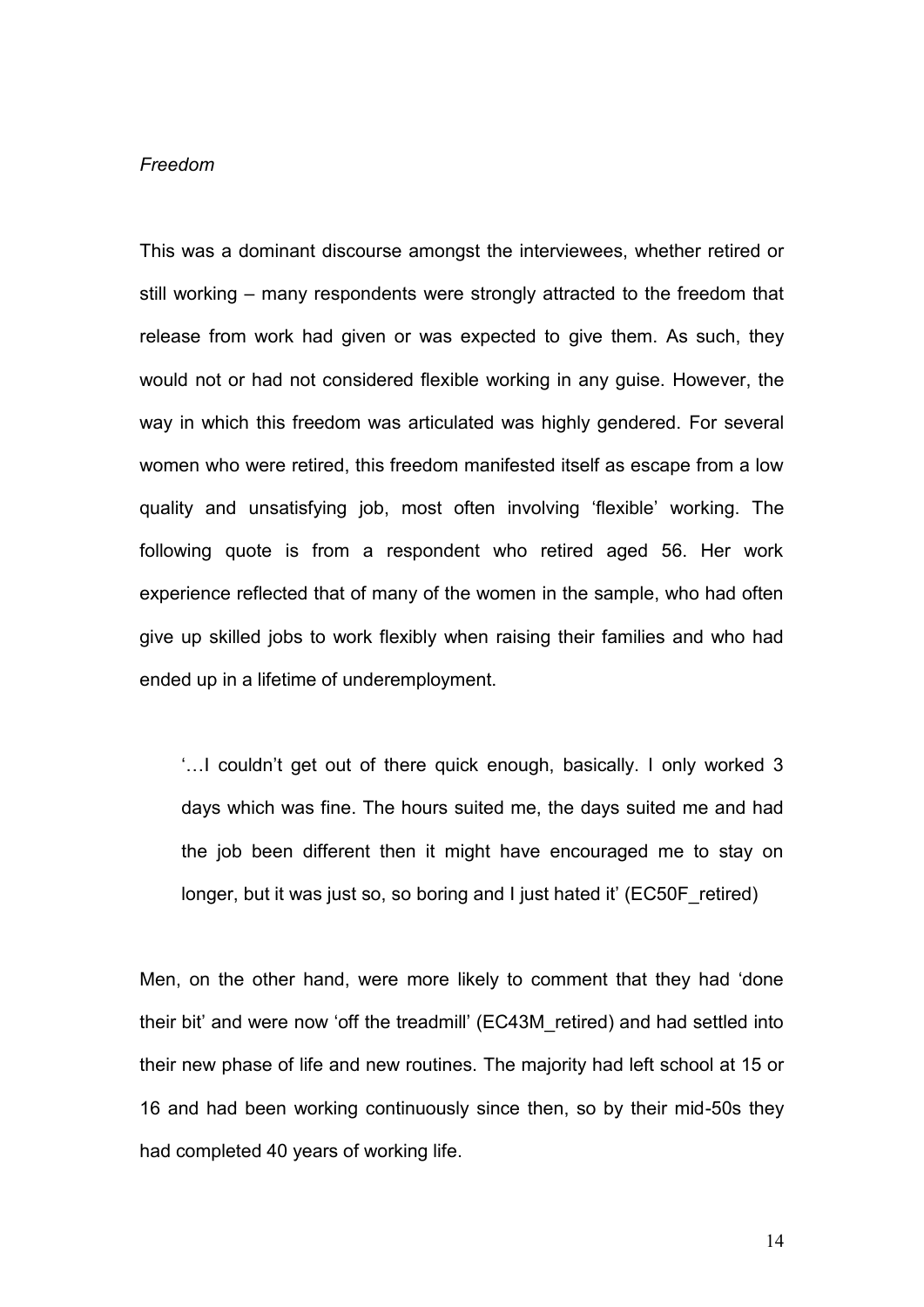'I thought well it [retirement] gives me an opportunity to finish in fulltime employment because basically you get to a stage where you've just had enough. You think well I've done the stint. I've done my time in the trenches and I think that's it.' (NS79M\_retired).

#### *Time and balance*

The importance of time sovereignty (Atkinson and Hall, 2009; Fagan, 2001) was one of the strongest recurring theme across the interviews, as illustrated by the case of this Edinburgh couple, both in their mid-50s. They planned to retire at same time (when he reaches 63). They said that they would not consider flexible working as retirement means:

'…time to do things, just time to do things, more time to yourself. Not having to get up at 6.30 or 7 in the morning. Go for more walks, time with the dogs.' (EC37M+F\_working)

This feeling was echoed by many respondents (working and retired, men and women), and it altered their attitudes towards flexible working, and to work-life balance, in later life. Where, previously, flexible working allowed them to accommodate life around working needs, they were now expressing change in their orientation to work; work took a back seat, and if done at all would need to fit around the rest of their lives.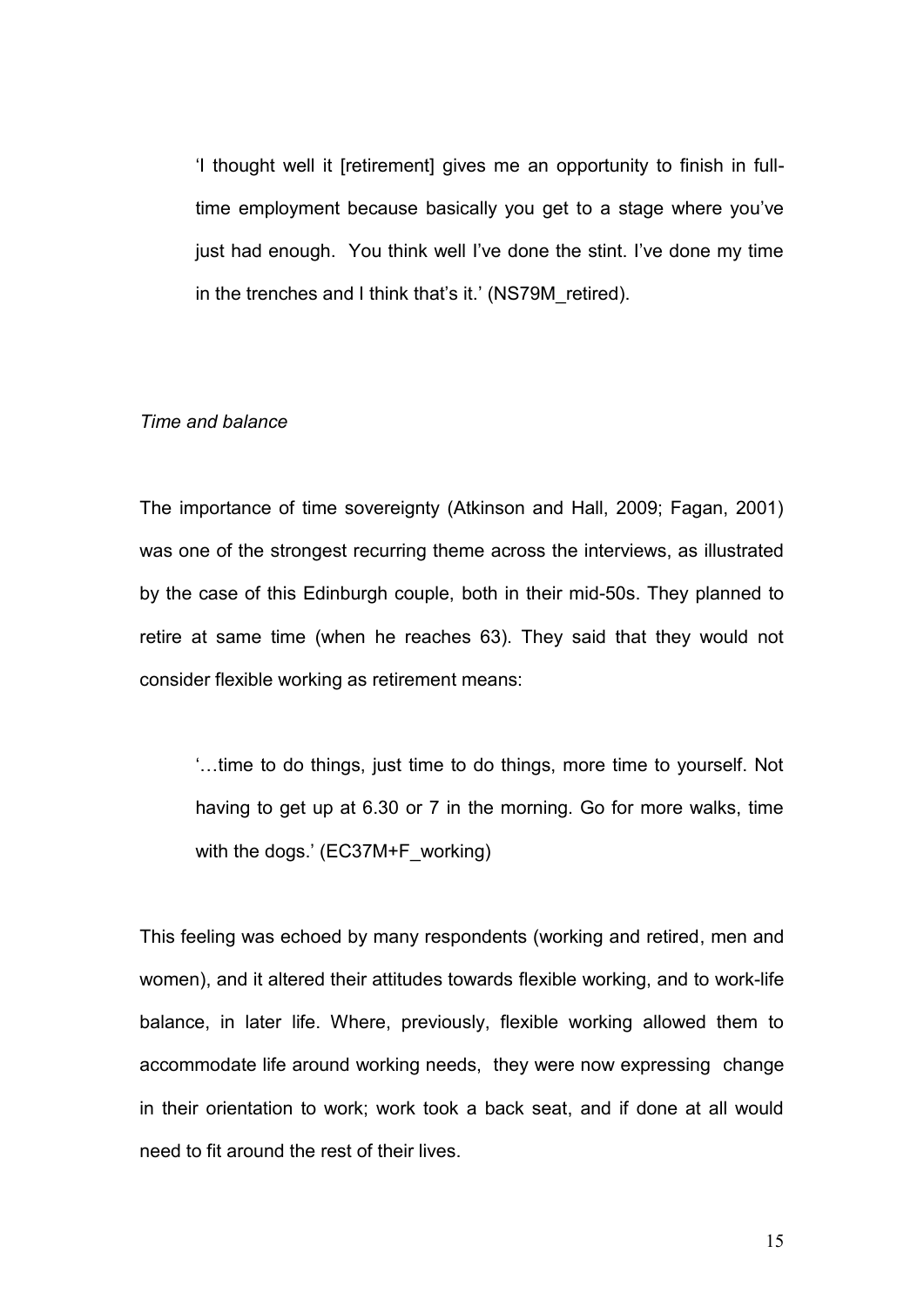'I want to be in the position where I want the job to suit me more than me suiting the job ….You know, three days a week would be fine, so that it gives me the freedom to have my life, because I don't want my life to revolve around work anymore. I want it to be the other way round.' (ES52F\_retired)

Many felt like the man from Thanet:

'Retirement to me means you've worked hard all your life and now you should have a bit of fun if you know what I mean. Because when you're working 50-odd years or 45 years or whatever it is what time have you got to go and enjoy yourself?'(TC15M \_not working, ill health)

This redressing of the balance between life and work was felt strongly by several men who wanted to focus on their families as they had missed out on this earlier in their lives. A typical case was ES48M\_working, aged 63, who wanted to retire from a career in the building industry to spend time with his grandchildren. He viewed this as compensation for missing out on his own children's early years.

#### *Choice and control*

In the main, this was a male discourse, articulated by men who had chosen to work flexibly as well as those who had rejected flexible working in their transition to retirement or as a way of extending their working lives.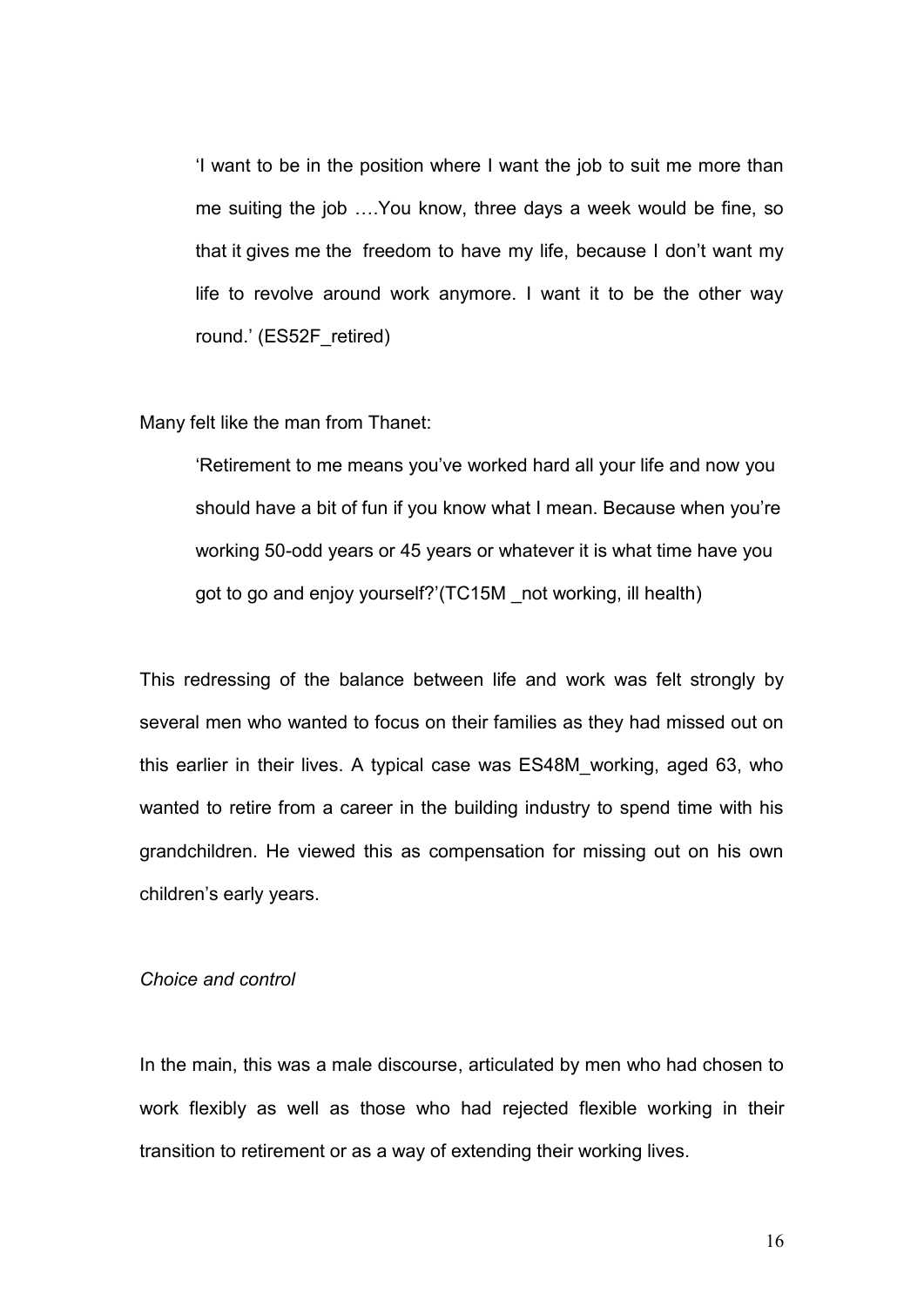Only a minority of respondents had worked flexibly to accommodate health problems and these were all men. Most were in Edinburgh or Nottingham (i.e. the more affluent areas of our study), and had taken ill-health retirement from their principal job, e.g. police force, and were now working in quite different jobs. Flexible working for these people was characterised by a high degree of control and autonomy, achieved by being self-employed, e.g. as a taxi driver. A mere four men reported working flexibly in their current jobs to allow them to deal with health issues. A man in Nottingham who had cancer and was going back to work after chemotherapy commented on how good his employer had been:

'You don't think about it when you take a job but like over the last five years I've probably had I think 10 months off work on full pay and you never think about that when you go for a job. I mean a lot of jobs, after a month, they'll probably say you're on your own. It's been very important.' (NS72M\_ working)

Choice also manifested itself in relation to choosing not to work flexibly: for example, a retired man in Edinburgh who took voluntary severance when he was 60. He had considered other employment (e.g. taxi driver, delivery man) but 'didn't want to be at beck and call…if I was going to do something I wanted to be able to do it when I wanted to, when it suited me.' He was financially worse off, but subsequently his wife has been diagnosed with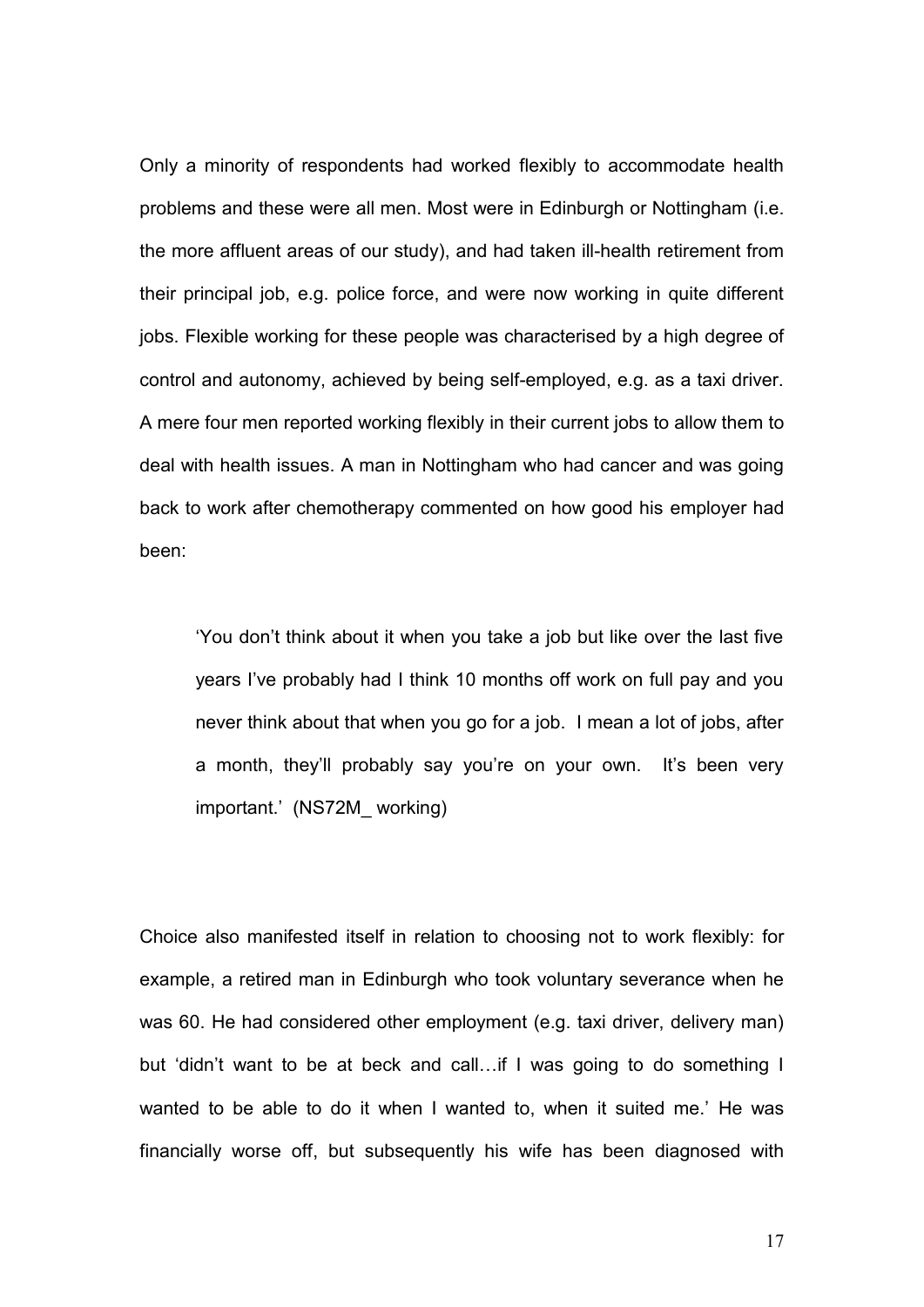breast cancer and this reinforced his sense that he needed to manage his own time (EC32M\_retired).

Where women spoke of choice, this was almost exclusively in terms of rejecting flexible working as they wished to continue building their careers, to upgrade rather than downgrade. For some women who had put their careers on the back burner to raise their families later working life was viewed as the time to renew or even start a new career. Examples included: NC61F\_working who had worked part-time in supermarkets while bringing up her family and was only now able to work full-time in her 'proper' job as an accountant and to return to the 'normal world'; and TC10F\_working, aged 69, who had worked part-time for most of her career – caring for children and then her mum, but she started working full-time 6 years ago…because of the money and 'partly just the stimulation of going to work each day.' Her husband is younger than she is and is retired.

Discourses of choice and control from both men and women were often predicated on perceptions and previous experiences of flexible work as being poor quality work. While retailers such as B&Q have raised the profile of employing older workers, it is quite clear that such publicity has also served to reinforce the idea that the jobs available are low-skilled, low-paid and with few prospects, a perception with empirical basis (see Lain, 2012; McGovern et al, 2004). This view, or 'suspicious perspective' (Simpson et al, 2012) acted as a very real deterrent for people across all employment statuses in the study,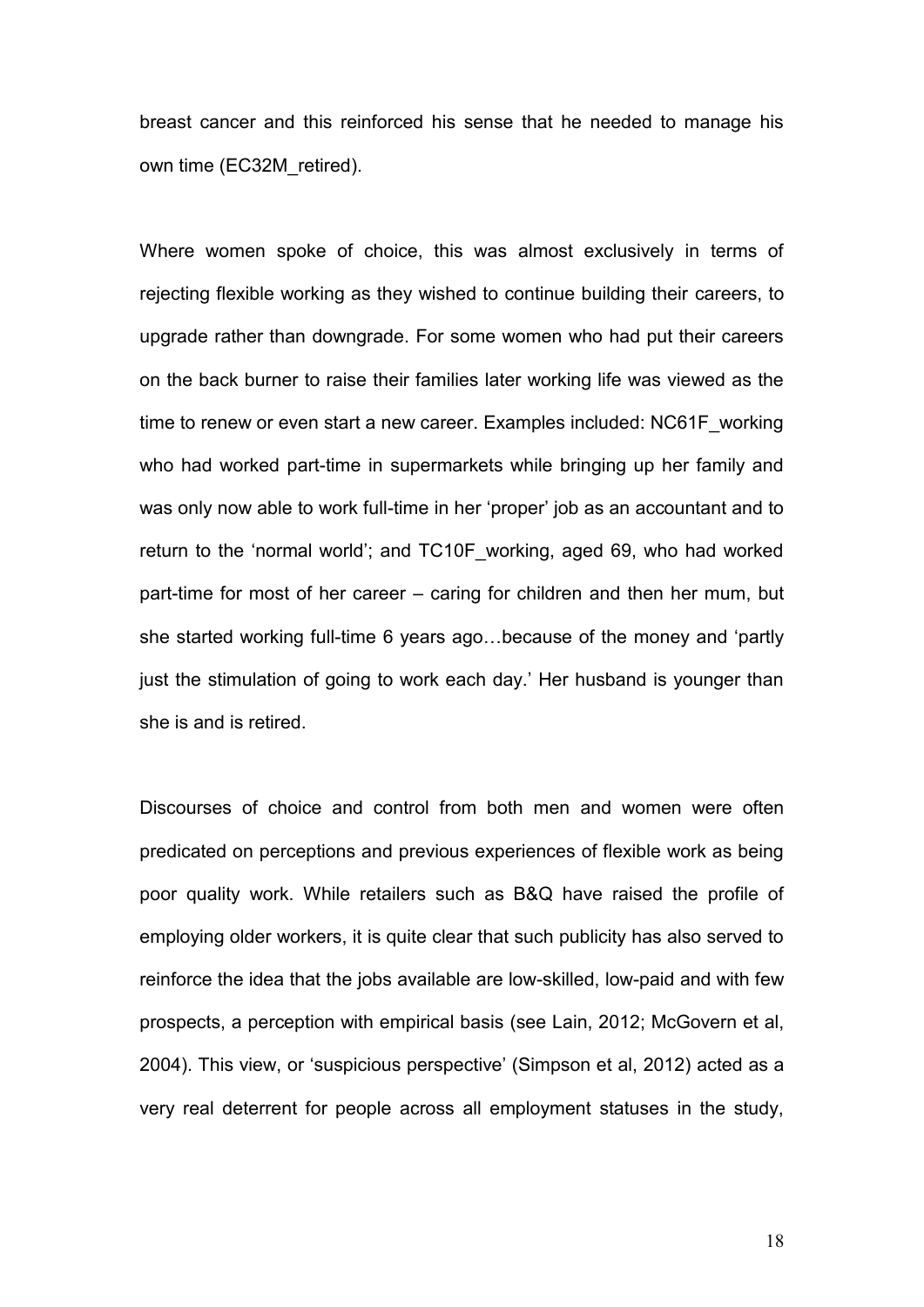and had especial resonance for women, many of whom had a history of parttime and fragmented working in jobs for which they were over-skilled.

#### *Fitting in*

This was an almost exclusively female discourse. Several women, especially those in less affluent situations, spoke of working flexibly throughout their lives in order to fit in paid work around childcare and other domestic commitments. For many, as in the case of TS9F\_retired talking about work in her 30s, it was also clear that this 'fitting in' often involved trying to juggle several paid jobs

'I did a little bit of child minding at that time, you know, other than my own children….I worked as a school dinner lady. I did that for 10 years….. I did a little bit of seasonal cashier work, because everything fitted around the children at that stage.

**Interviewer: OK. So then we go on to your 40s unless there's anything else.**

Oh I… Sorry…

#### **Interviewer: Yeah?**

My only hesitation is because of my memory. I think I did a little bit of… a little bit of almost holiday fostering. I was a registered foster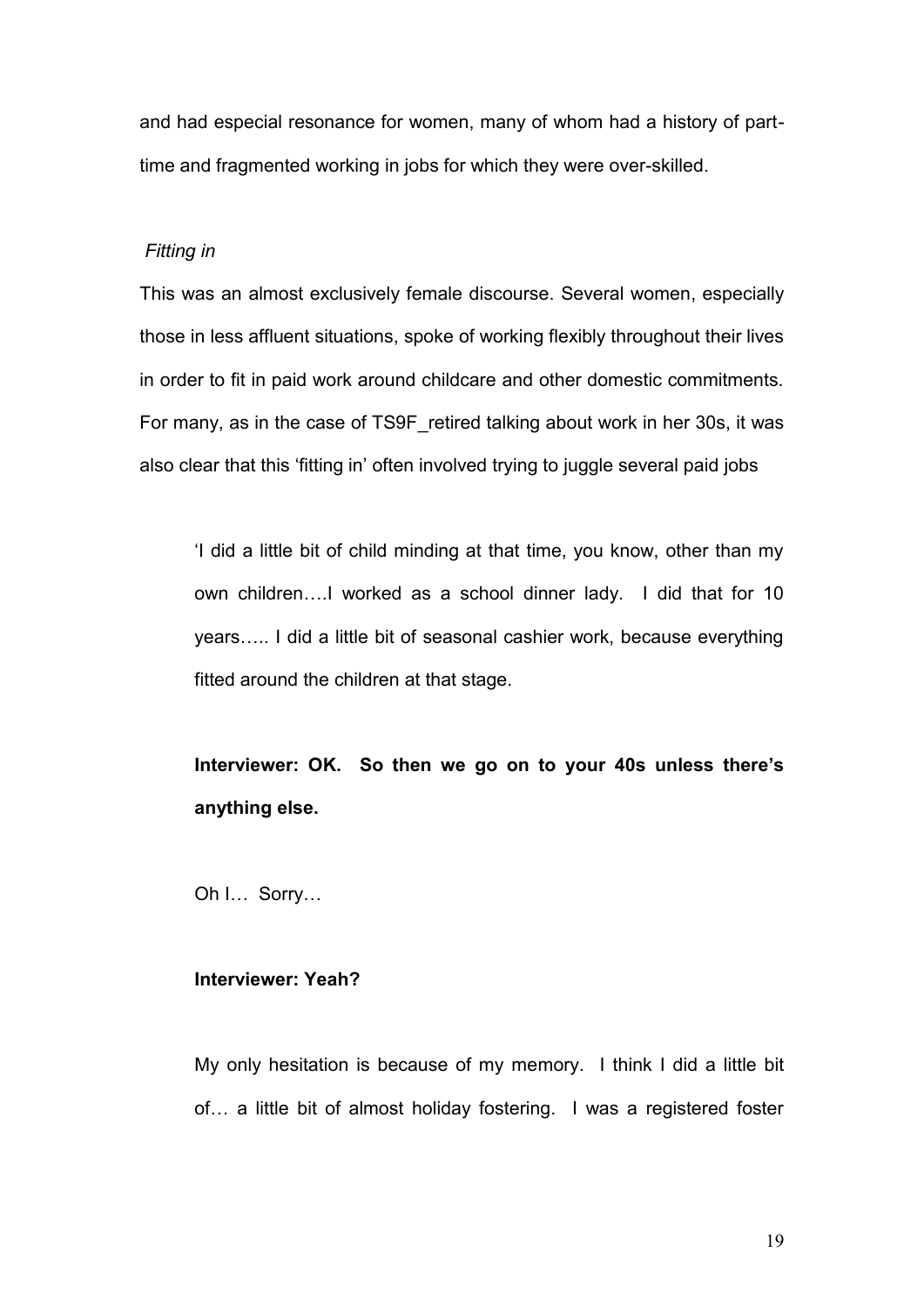parent but I really only did like respite care for families, so only short term.'

Later in life, even with the imperative of childcare removed, women still spoke about fitting in. Instead of working flexibly to fit in with their domestic roles, they opted to fit in by retiring completely from paid work, either to complement their husband's plans for retirement, or with their perceptions of what their employer expected of them. The desire to please their employer manifested itself in the finding that women were less aware of opportunities to work flexibly or retire gradually, less likely to want to ask in case it upset their employer, and more likely to retire in order not to be a nuisance. For example, TS9F retired above who had fitted in so many jobs in her earlier life had retired partly because of job-related stress. However, when asked if she had considered working flexibly she replied,

'…there's so much unemployment you've got to make space somewhere for young blood hadn't you?'

A key implication of this point is that it problematizes the concept of gradual retirement. While previous research has observed that older women may leave labour market earlier than men because of lack of gradual retirement opportunities (e.g. Gielan, 2008), these findings show that for women already working part-time the scope for further reduction of hours may be limited.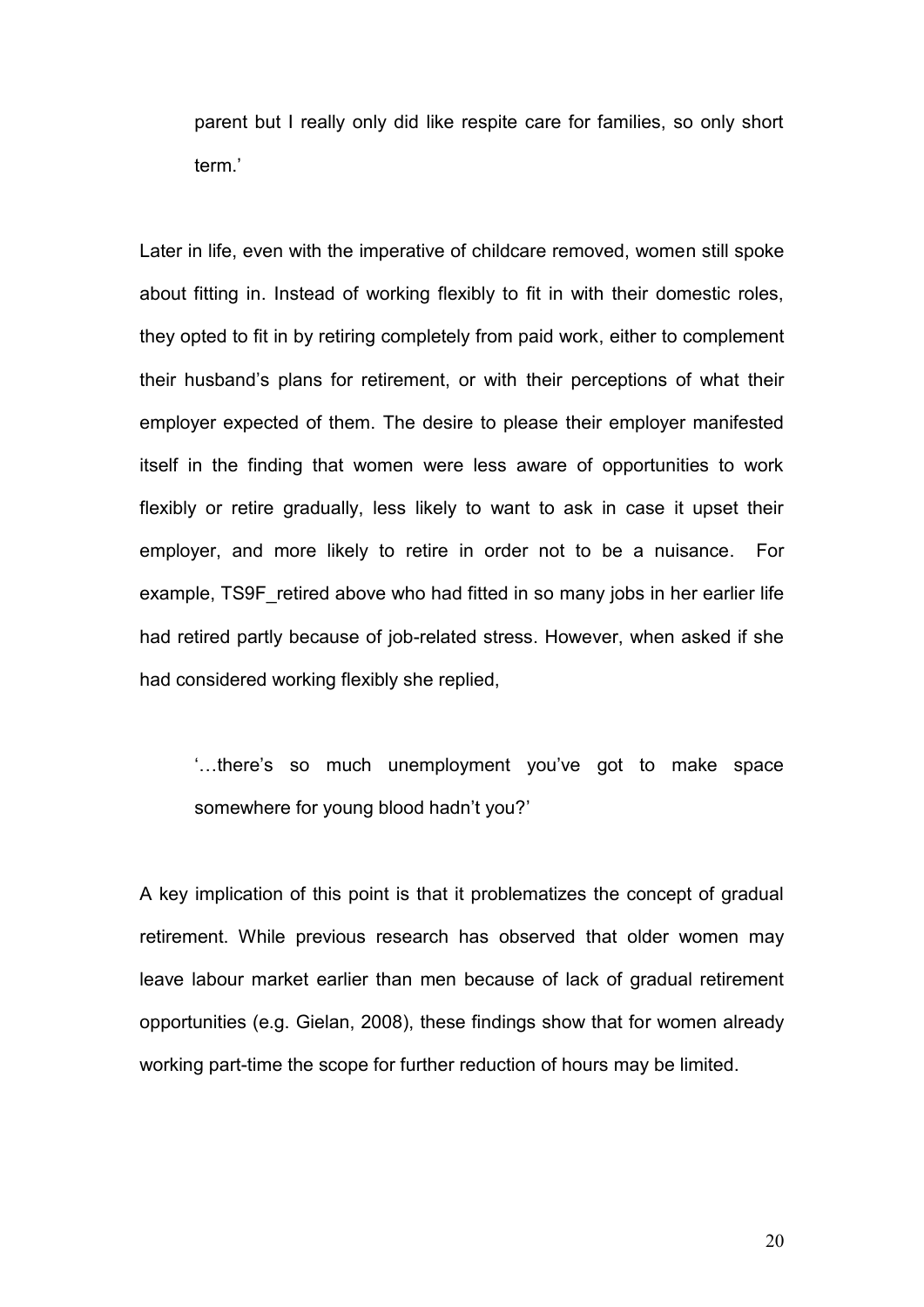Reflecting national patterns, many of our female respondents (and some of the men) had replaced childcare responsibilities with obligations to care for elderly dependents or partners who were ill. While in theory flexible working offers a way to combine employment and caring needs, the reality showed a mismatch between employee and employer needs. The overarching issue here was that existing FWOs did little to accommodate the often unpredictable nature of caring needs as in the case of NS79M\_unemployed/retired who had to give up working completely to care for his mother who had dementia. Her needs meant that he could not fit in any work, even on a part-time basis, around his caring responsibilities.

#### *Helping out*

Again, this was a predominantly female discourse and shows how the boundaries for women between paid and unpaid work become even more blurred in later working life and in retirement. Firstly, women who had combined flexible working with childcare earlier in their lives typically spoke in terms of their entire time in work in terms of helping out (e.g. NC62F\_working who helped with sustaining family work-life balance by working night shifts to complement her husband's working schedule, and who also helped through voluntary activity most often around the children's social activities). As with the discourse of fitting in, this discourse was extended into their approach to working later and/or into retirement. A woman in Nottingham was working for 8 hours a week as a personal carer for a doctor she had worked for when he was still in practice: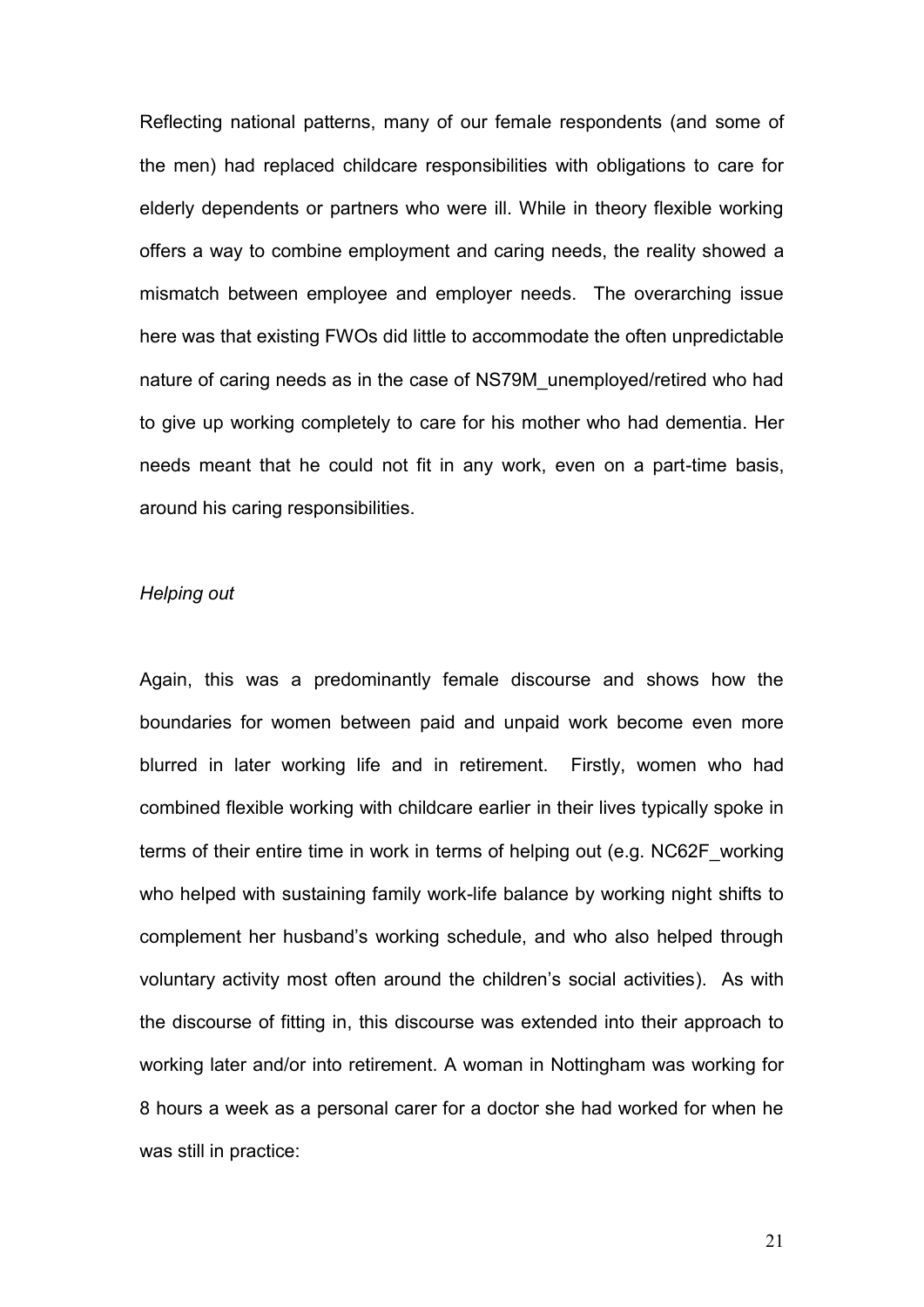'I sort of help look after an old retired doctor and the job, now I've been with him for 15 years and so now I tend to go round about 10, 10.30 and come home around 2.30. Whichever days, but mainly, like I'm going again tomorrow, very often it's Monday and Thursday, but it can change depending on… I mean at the moment it's changing a bit because he's ill.' (NS64F\_working).

A variant of this was those women who were working flexibly (or had given up work altogether) so as their daughters could work. These women 'helped out' by caring for grandchildren, as in the case of ES40F\_working, who reduced her job at a GP practice to 8 hours per week in order to care for her grandson. Their flexibility often ensured that their daughters could work full-time. As one, a widow, said:

'I didn't want to leave the girls [her daughter and granddaughters] in the lurch.' (NS71F\_retired)

Secondly, many women in our sample, who in addition to caring for dependents, 'helped out' by caring for neighbours and friends, all on an unpaid basis. For these women, flexibility meant something altogether wider than standard labour market definitions. One woman, who described herself as retired, was looking after a couple of elderly neighbours, doing their shopping, cleaning and personal care: 'it's unpaid as we've been friends for a long time' (TS21F retired). Others, such as this woman from Nottingham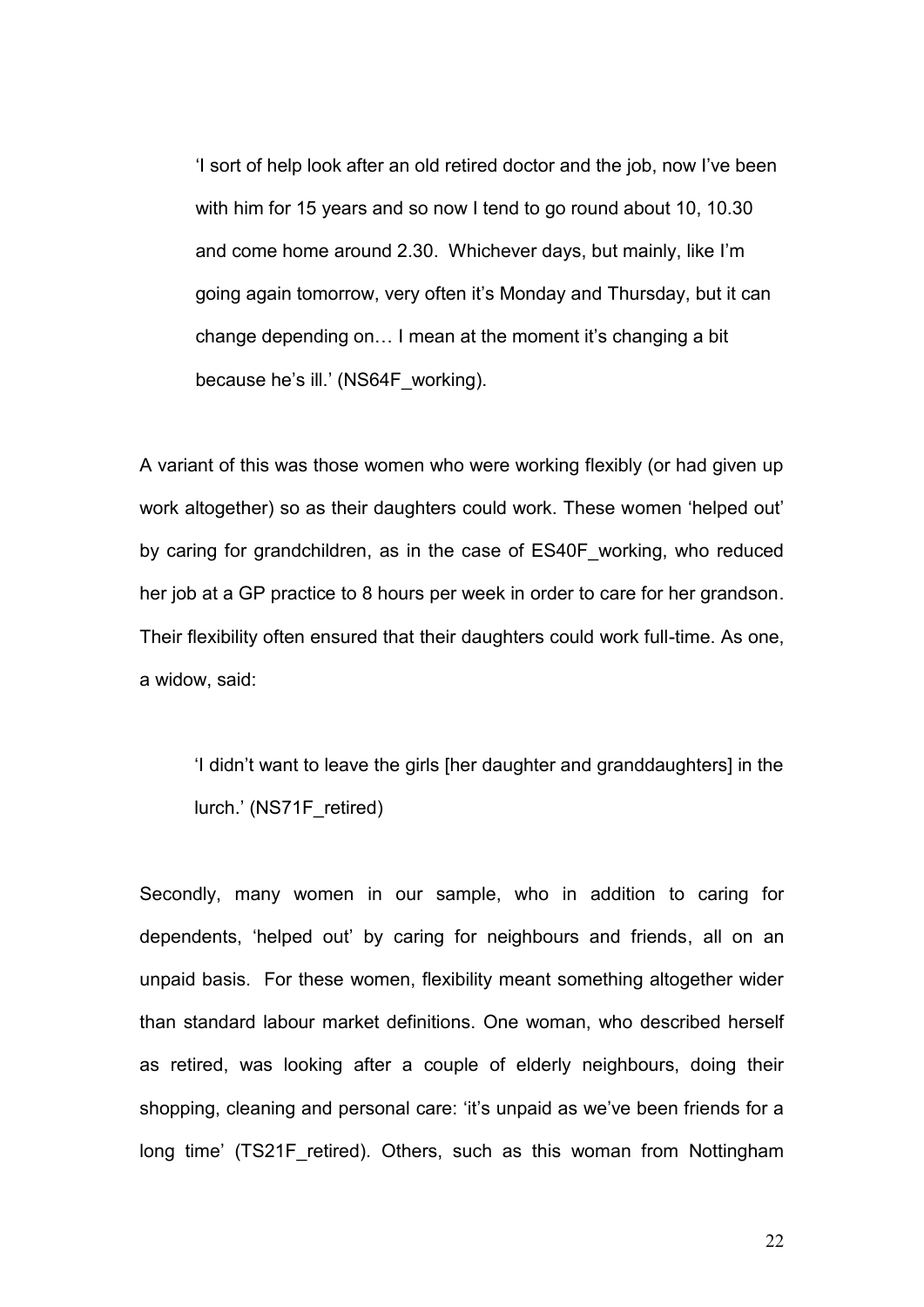combined their own work with informal flexible working, in this case combining working 4-days per week in a credit control job with helping her husband once a week with administration tasks in his own company '…..and then she goes and does the shopping and such like'. (NS73M\_working). Not only is this flexibility invisible to the formal economy, it may also not even be acknowledged as work by the women themselves. A woman in Thanet described herself as retired. Aged 63 she cares for her husband but:

I also do a tiny bit of work. I deliver free papers and I do about a dayand-a-half of that…..the reason I don't work is because I'm busy looking after other people, you know, him [her husband] and the grandchildren.' TC5F\_retired

#### **Discussion and Conclusions**

The contribution of this study has been to increase insights into and understanding of the relationships between gender, age and flexible working. At a descriptive level, our qualitative study confirmed what is known from quantitative sources: that the majority of older working men were working full time and were likely to continue doing so until they retire. Only a minority were interested in extending working lives or in gradual retirement, and opportunities were limited to those with more advantaged work histories and life circumstances. For the women, although part-time work was more typical, this reflected patterns of labour market engagement across the lifecourse, and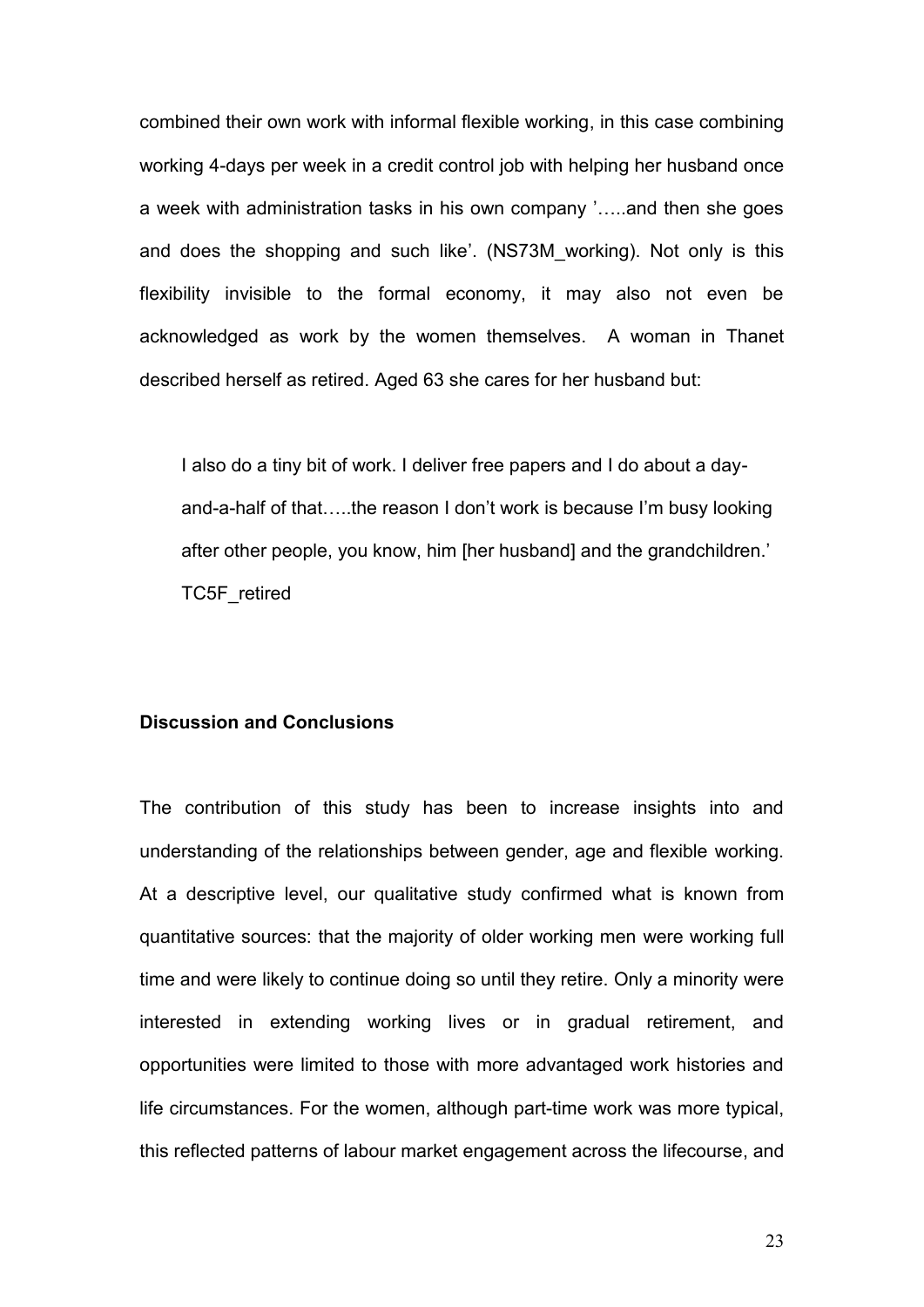was often not suitable or desirable in later life when women took on new caring roles with respect to partners, elderly parents or grandchildren or simply wanted to leave boring jobs behind.

Beyond this, analysing the discourses of flexible working in later life facilitated a more in-depth examination of the relationships between gender, age and (flexible) working. Firstly, age may intensify some of the gender inequalities in experiences of flexible working – from our sample, as from national statistics, it is clear that the forms of flexible working undertaken by older men, notably self-employment, were characterised by rather higher levels of choice, autonomy and control than those typically undertaken by older women, especially those from less financially and educationally advantaged backgrounds. This mirrors findings from the Labour Force Survey which indicate that of the people working above state pension age two thirds of men are in jobs classed as higher skilled whilst the same proportion of women are working in jobs classified as low skilled (ONS 2013b). Secondly, for many women, flexibility was achieved outside the formal, paid work arena. Thirdly, our findings also showed that some older women may eschew flexible work in later life in order to take advantage of the opportunities offered by a 'proper' job, while some older men may wish to work flexibly (or not to work at all) in order to spend time with their families that they missed out on earlier in their lives. In line with Emslie and Hunt (2009; 167), such attention highlights 'the way gender identities are continually reassessed and reconfigured', and contribute to the current calls for adopting a 'lifecourse' perspective to the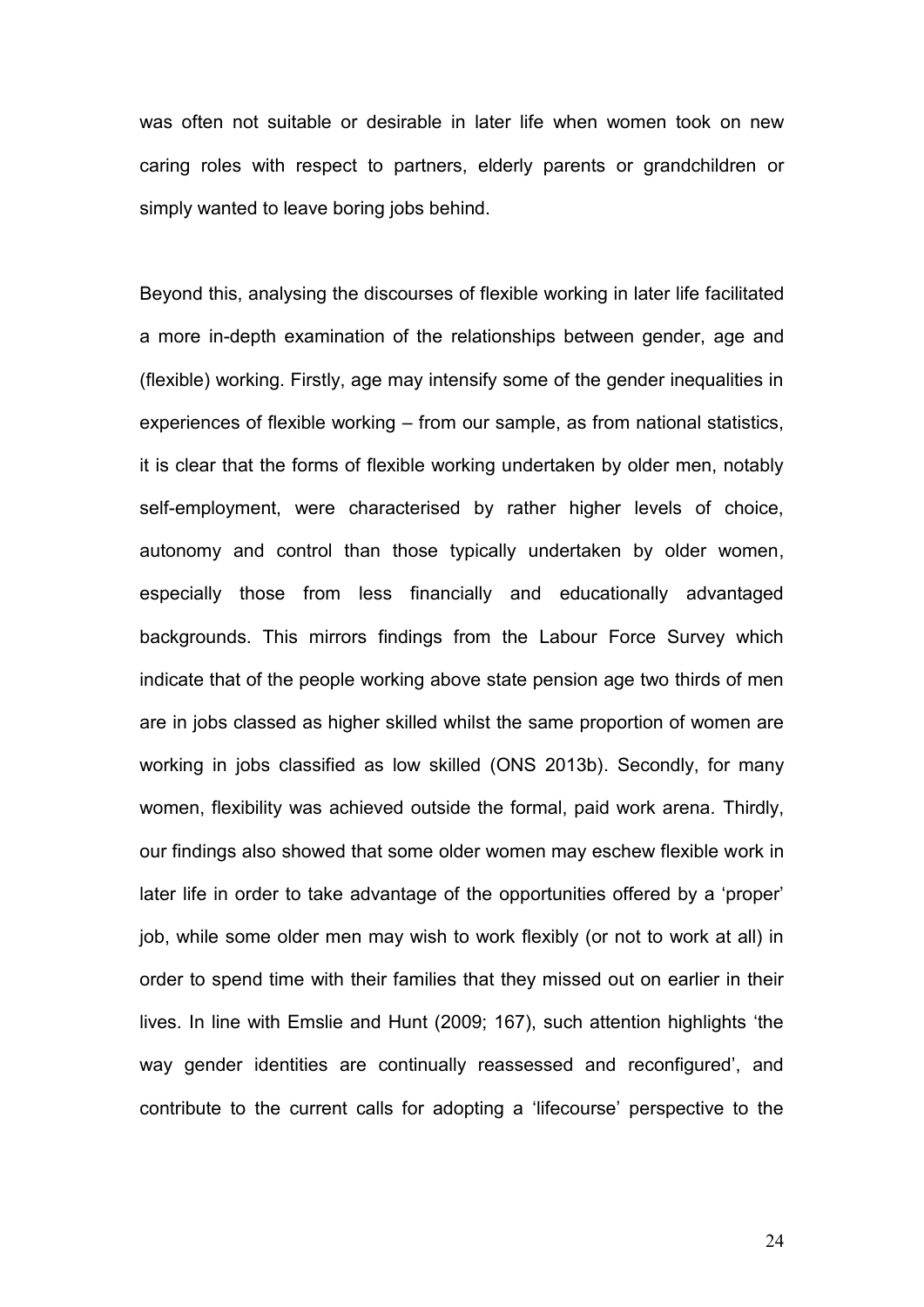understanding and managing work and careers (see e.g. Gardiner and Tomlinson 2009).

It is important to consider to what extent these gendered discourses of flexible work are limited to the current cohort of 50+ workers. It is posited that attitudes and orientations to work are highly influenced by people's expectations at the time they entered the labour market (Yeandle, 2005: 14) and that changing societal norms around maternal employment have influenced and will continue to influence labour market participation, especially for women (Martinengo et al, 2010). However, we note that despite the radical change in social norms and attitudes over the lifetime of our respondents, gender-roles still extend across the generations and may extend into future cohorts of older workers. Several of the women in our study had been forced to leave work under the 'marriage bar' or when they had their children, but their daughters now worked full time. However this apparent 'cohort difference' was only achieved by the older women 'sacrificing' their working lives to care for grandchildren. This finding underlines the fact that structural supports for working parents (mothers) lag behind societal attitudes, and calls into question what will happen when these daughters' daughters enter the workforce?

Thus, this more detailed consideration of older women's working trajectories problematizes once again rigid distinctions between paid and unpaid work in women's experience. Current notions of 'productive' or 'active' ageing through extending working life by flexible working are simply too narrow to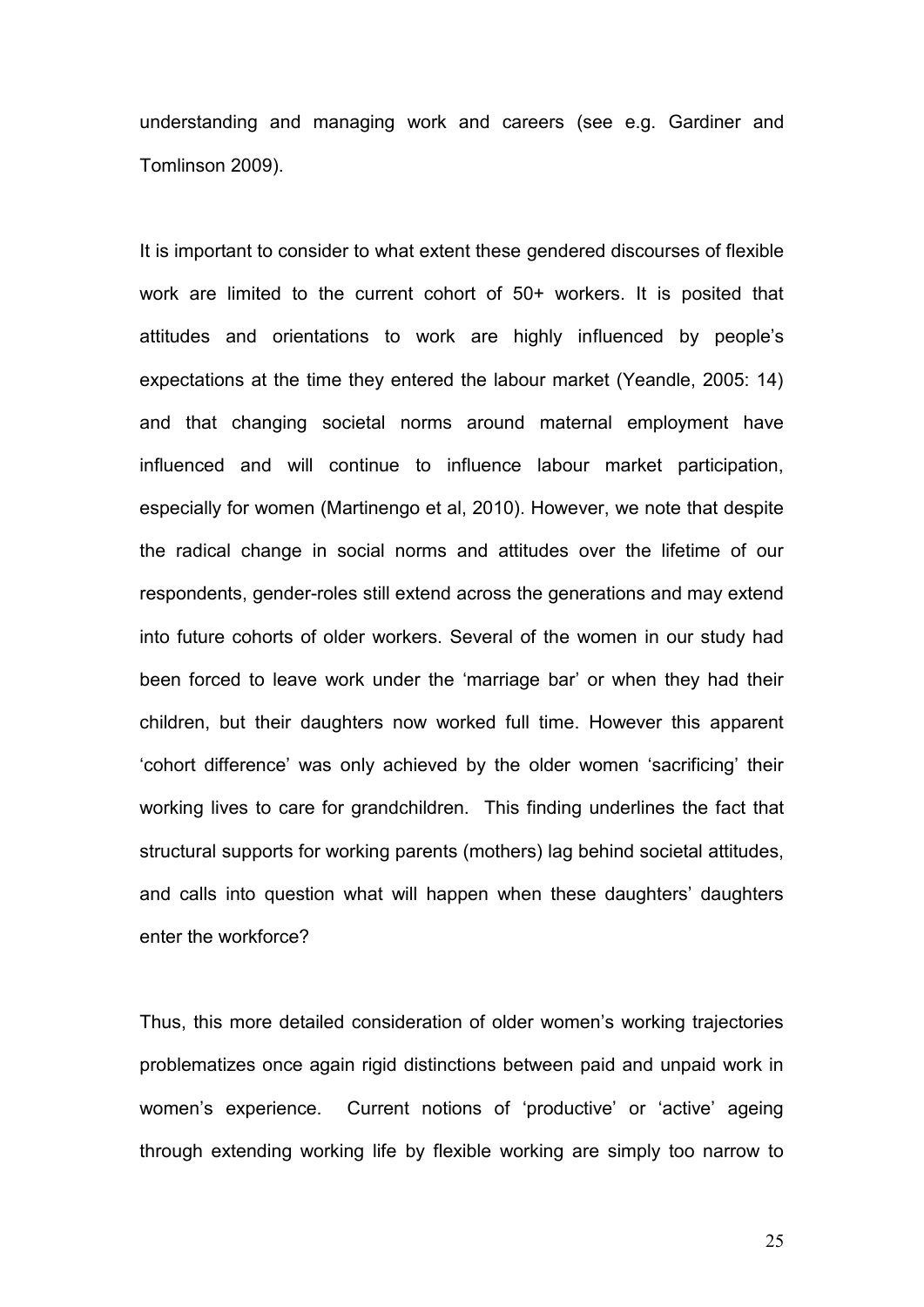portray women's circumstances or to assess adequately their contribution to society. In particular we found that many of our older women were working flexibly and productively, but invisibly, on an informal basis. Moreover, much of this unpaid work is arguably even less visible than that undertaken by younger women because caring responsibilities for the elderly are viewed as less legitimate than obligations to small children, with the result that this type of caring is often hidden from employers (Gautin and Hagan, 2010, Alden, 2012). In addition, this lack of recognition of older women's 'work' renders it less visible in debates over extending working lives and of work-life balance in later lives. We concur with the observations made by Cebulla et al (2007: 865) that 'working longer in life may well lead to an extension or perpetuation of unequal domestic divisions of labour.' As such, the consequences for women of ignoring gender in later working life may be to intensify cultural and structural discrimination.

One way to overcome this lack of attention and to better address the relationships between gender and later working life is by considering more inclusive concepts of work, such as Glucksmann's (1995, 2005) Total Social Organisation of Labour (TSOL). TSOL highlights connections, overlaps and interactions across diverse socio-economic relations, and has been particularly instructive in understanding the complex nature of women's work in a changing society. Its two overarching principles are firstly to emphasise the interconnections between work activities, and secondly calling for a higher level of analysis than work itself. We feel there would be merit in extending this framework to better theorise women's relationship to work in later life and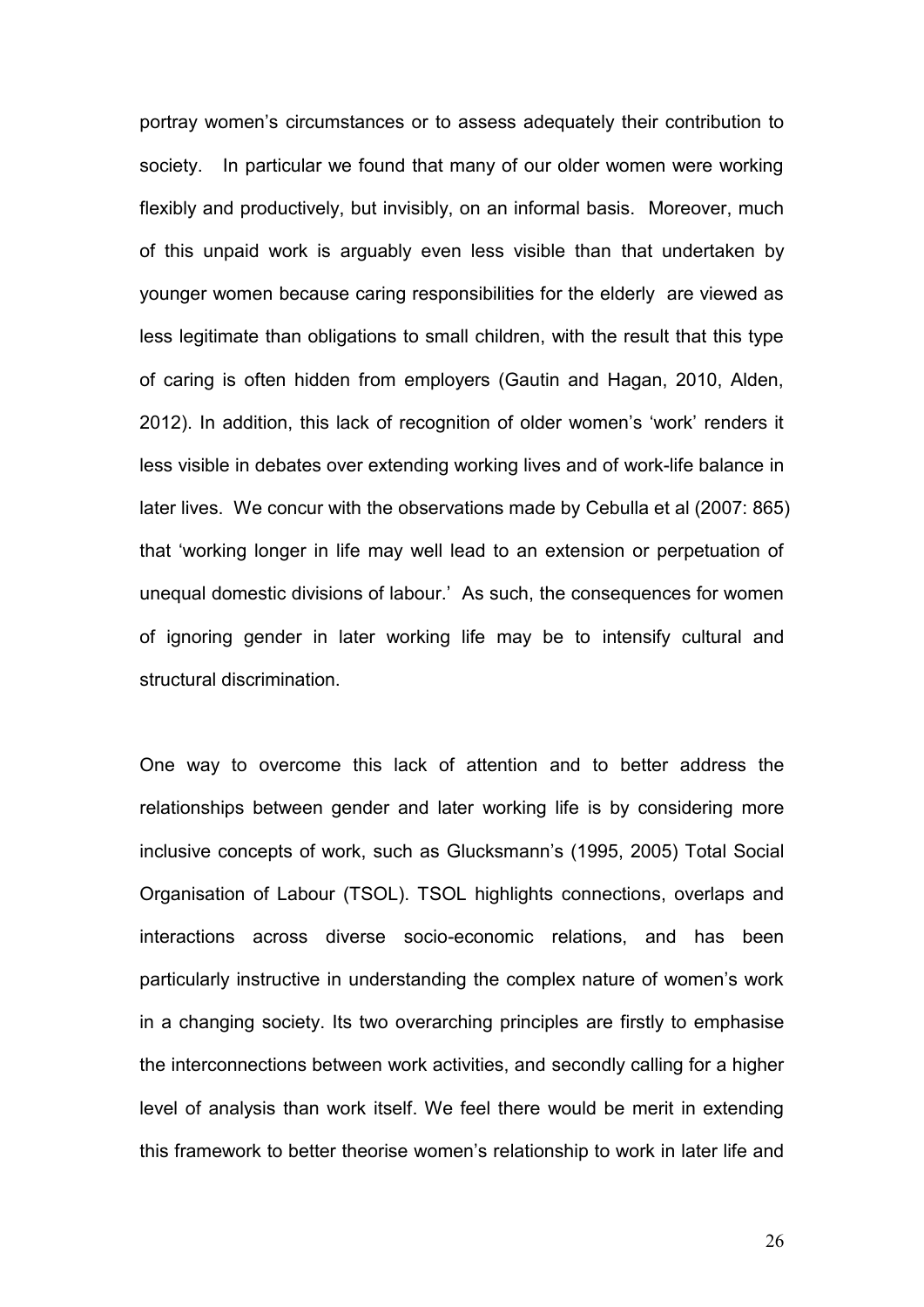to retirement. For example, a key dimension of TSOL is how women articulate work and non-work. We have shown how the blurring of boundaries extends into later working life and can render 'retirement' meaningless for many women.

Furthermore, in relation to TSOL's principle of raising the level of analysis, our study contributes to critiques of WLB which draw attention to the fact that WLB is still perceived as a personal, not a societal issue. As Emslie and Hunt (2009) note, this has led to the focus on individual strategies to better accommodate conflict or to achieve balance, as opposed to structural consideration of FWOs and attention to more affordable care. The consequences of this individual focus have also been examined in other critical accounts of flexible working. For example, Dick (2010) and Rigby and O'Brien-Smith (2010) both highlight the ways in which part-time working in practice may actually inhibit temporal flexibility on the part of the employee who feels they have to be available 'on-call' all the time. Moreover, Ford and Collinson (2011: 268) raise concern at the ways in which 'WLB discourses have intensified the pressure …to strive to be the perfectly balanced human being.' Being released from this pressure is attractive to many reaching the end of their working lives. Our analysis has provided insight into the gendered nature of these pressures, with a particular focus on later working life.

In conclusion, a critical view of flexible working and the benefits it provides to older workers, their employers, and to society in general remains largely absent in policy debates on extending working lives. Our article has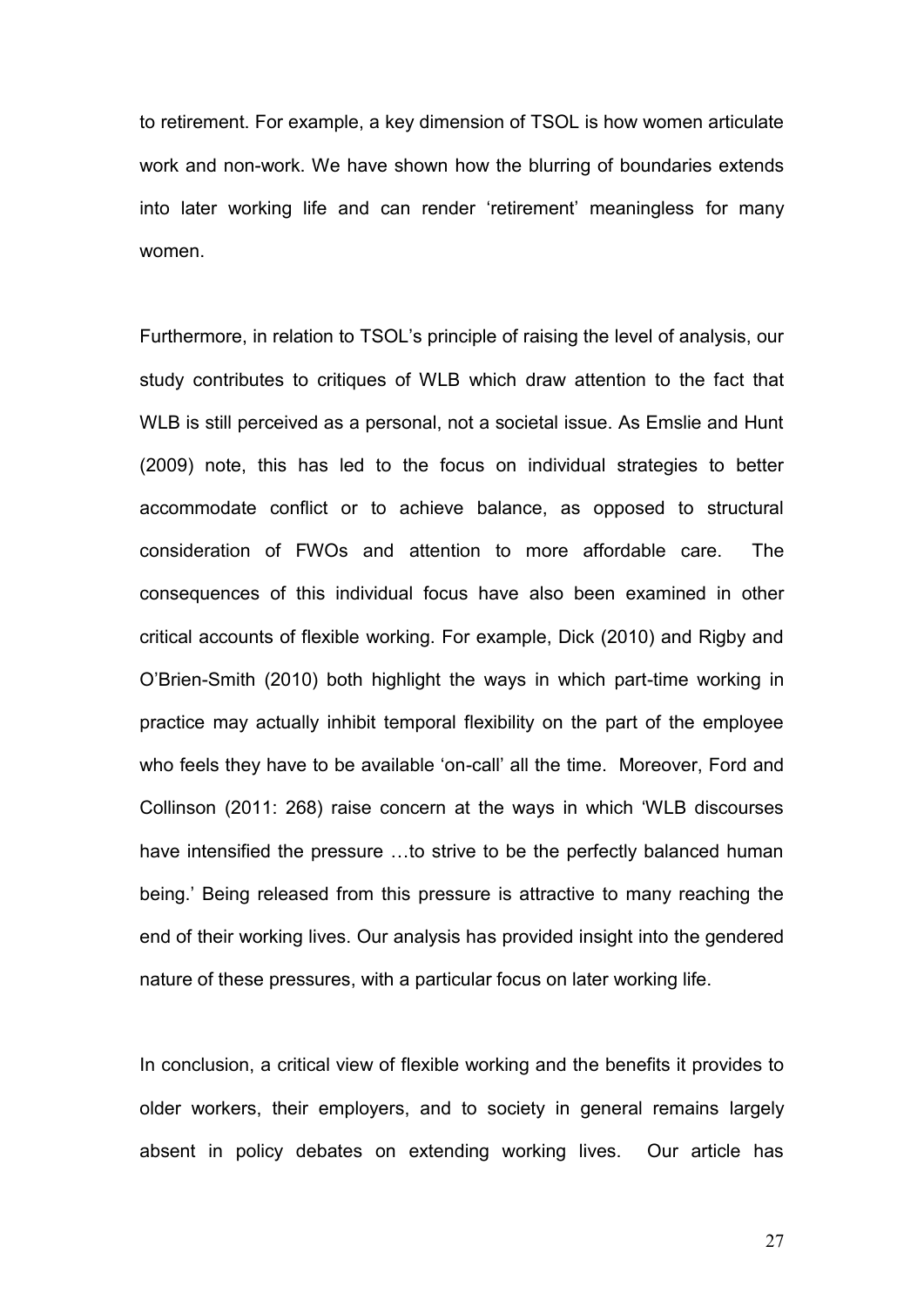presented a far more nuanced view by turning attention to the relationships between gender, flexible working and working in later life. We have argued that, not only are these relationships underexplored in empirical research, but that they are also under-theorised. Further attention to the ways in which gender roles are maintained, intensified or even challenged over the course of the working life is needed to more fully understand the complexity of constructions of later-life working and WLB, and to appreciate how retirement is changing and will continue to change into the future.

#### **References:**

Alden E (2012) *Flexible Employment: How employment and the use of flexibility policies through the life course can affect later life occupation and financial outcomes*, London: Age UK.

Atkinson C, Hall L (2009) The role of gender in varying forms of flexible working. *Gender, Work and Organization* 16 (6): 650-666.

Barnes H, Smeaton D, and Taylor R (2009) *The Ageing Workforce: The Employers' Perspective*. Report 468 Brighton: Institute for Employment Studies.

Cebulla A, Butt S and Lyon N (2007) Working beyond the state pension age in the United Kingdom: the role of working time flexibility and the effects on the home. *Ageing and Society* 27(6): 849-867.

Craig L, Powell A (2011), Non-standard work schedules, work-family balance and the gendered division of childcare. *Work, Employment and Society* 25 (2): 274-291.

Department for Work and Pensions (DWP) (2006) *A New Deal for Welfare: Empowering people to work.* Cm 6730, London: TSO.

Dick P (2010) The transition to motherhood and part-time working: mutuality and incongruence in the psychological contracts existing between managers and employees. *Work, Employment and Society* 24(3): 508-525.

Emslie C and Hunt K (2009) 'Live to Work' or 'Work to Live'? A Qualitative Study of Gender and Work-Life Balance among Men and Women in Mid-life. *Gender, Work and Organization* 16(1): 151-172.

Evandrou M, Glaser K (2004) Family, work and quality of life: changing economic and social roles through the lifecourse. *Ageing and Society* 24: 771-91.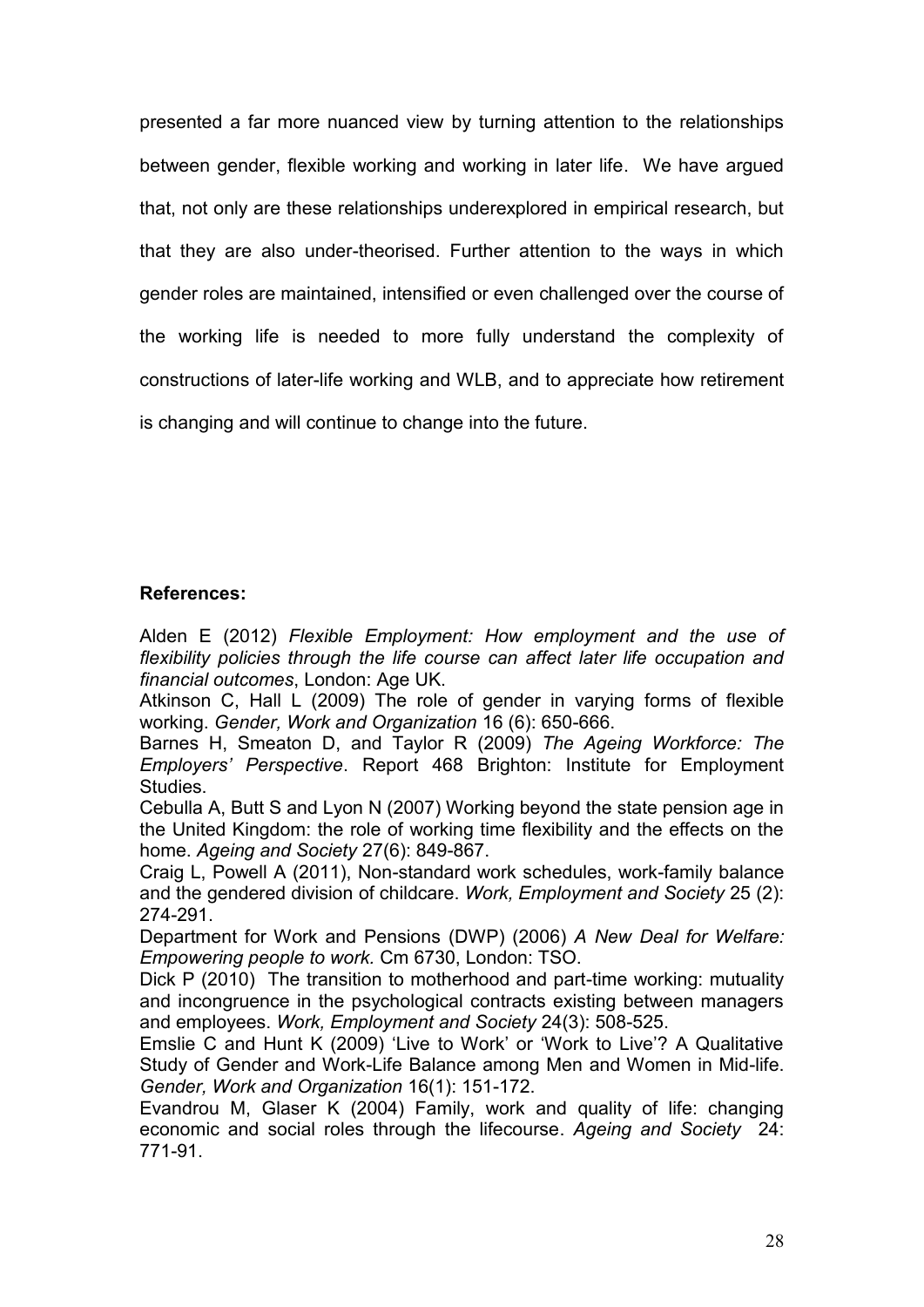Everingham C, Warner-Smith P and Byles J (2007) Transforming Retirement: Re-thinking Models of Retirement to Accommodate Experiences of Women. *Women's Studies International Forum* 30: 512-522.

Fagan C (2001) Time, money and the gender order: work orientations and working time preferences in Britain. *Gender Work and Organization* 8(3): 239- 266.

Flynn M (2010) Who Would Delay Retirement? Typologies of Older Workers. *Personnel Review* 39(3): 308-324.

Ford J, Collinson D (2011) In search of the perfect manager? Work-life balance and managerial work. *Work, Employment and Society* 25(2): 257-273. Gardiner J, Stuart M, Forde C, Greenwood I, Mackenzie R, and Perrett R (2007) Work-life balance and older workers: employees' perspectives on retirement transitions following redundancy. *International Journal of Human Resource Management* 18(3):476-489.

Gardiner J and Tomlinson J (2009) Organisational approaches to flexible working: perspectives of equality and diversity managers in the UK. *Equal Opportunities International* 28(8): 671-686.

Gautin H and Hagen K (2010) How do middle-aged employees combine work with caring for elderly parents? *Community, Work and Family* 13(4): 393-409.

Gielen A (2008) Working hours flexibility and older workers' labour supply. *Oxford Economic Papers*, 240-274.

Glucksmann M (1995), Why 'Work'? Gender and the 'Total Social Organization of Labour'. *Gender, Work and Organization* 2: 63–75.

Glucksmann M (2005) Shifting Boundaries and Interconnections: The 'total social organisation of labour' revisited. *The Sociological Review* 53(s1): 19-36. Hill EJ, Grzywacz JG, Allen S, Blanchard VL, Matz-Costa C, Shulkin S, and Pitt-Catsouphes M (2008) Defining and conceptualizing workplace flexibility' Community. *Work and Family* 11(2):149-163.

Hirsch D (2007) Sustaining working lives: the challenge of retention. In Loretto W, Vickerstaff S, and White, P. (eds) *The Future for Older Workers: New perspectives*. Bristol: the Policy Press, 103-120.

Ho J and Raymo J (2009) Expectations and realization of joint retirement among dual-worker couples. *Research on Aging* 31(2): 153-179.

Hofacker D (2010) *Older Workers in a Globalizing World. An International Comparison of retirement and Late-Career Patterns in Western Industrialized Countries*. Cheltenham: Edward Elgar.

Hofacker D and Konig S (2013) Flexibility and work-life conflict in times of crisis: a gender perspective. *International Journal of Sociology and Social Policy*, 33(9/10): 613 – 635.

Howard . (2004) *Support for Working Carers*. CARERS UK paper given to Joseph Rowntree Foundation Seminar, Transitions After 50: Workshop Older people in the workforce - mechanisms for change. London, 15<sup>th</sup> October.

Hudson, M., Ray, K., Vegeris, S. and Brooks, S. (2009) P*eople with Mental Health Conditions and Pathways to Work* Department for Work and Pensions Research Report, No. 593, Leeds: HMSO.

Humphrey A, Costigan P, Pickering K, Stratford N, and Barnes M (2003) *Factors Affecting the Labour Market Participation of Older Workers*. Department of Work and Pensions Research Report No. 200. Leeds: HMSO.

Lain, D**.** (2012) 'Working past 65 in the UK and the USA: segregation into 'Lopaq' occupations?', *Work, Employment & Society,* 26(1), 78-94.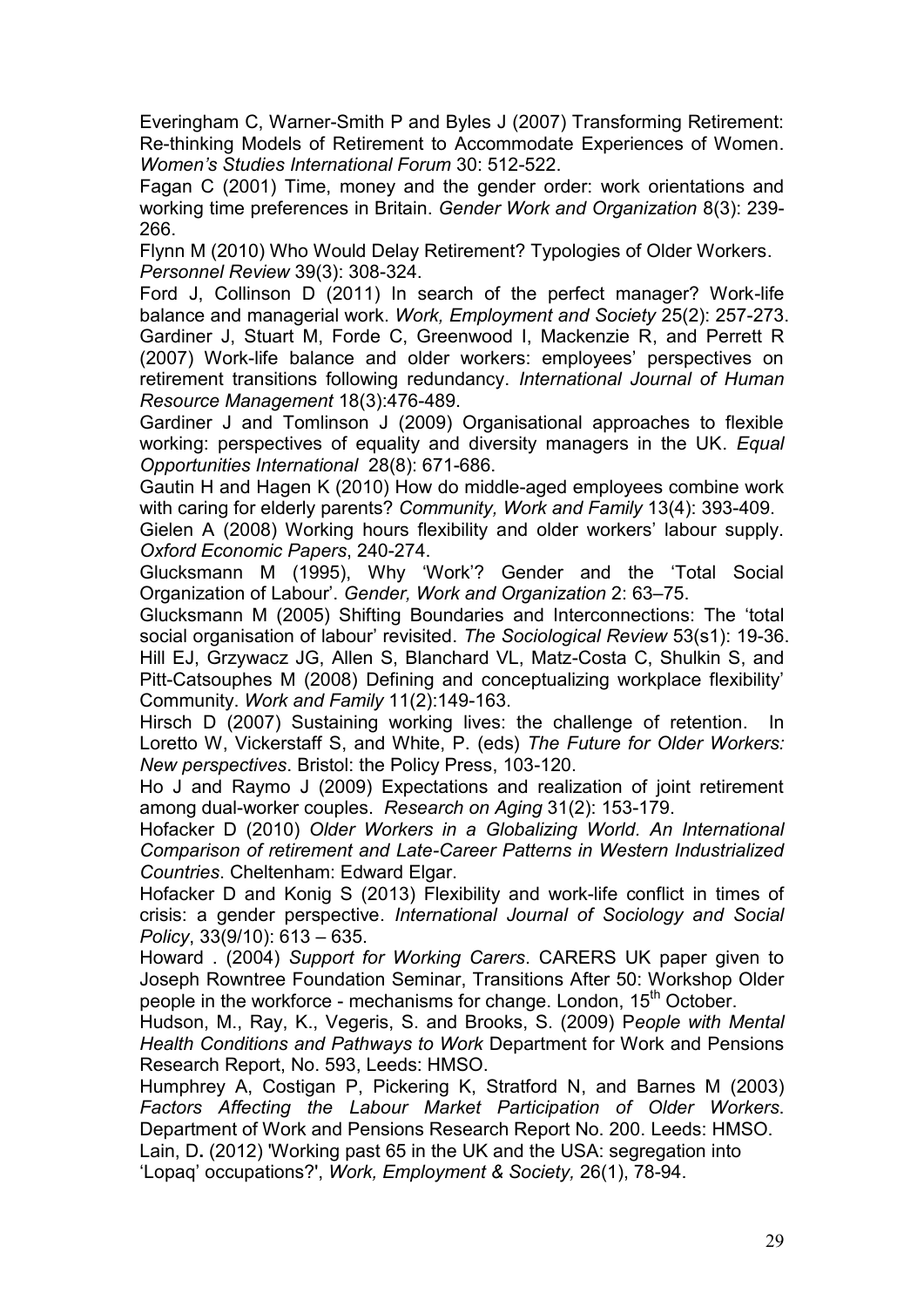Lewis J (2007) Gender, Ageing and the 'New Social Settlement': The Importance of Delivering a Holistic Approach to Care Policies. *Current Sociology* 55 (2): 271-286.

Loretto, W. and Vickerstaff, S. (2013) 'The Domestic and Gendered Context for Retirement', *Human Relations*. 66 (1): 65-86.

Loretto, W., Vickerstaff, S. and White P. (2005) *Older Workers and the Options for Flexible Work*, Working Paper Series, No.31, London: Equal Opportunities Commission.

Loretto, W., Vickerstaff, S. and White P. (2007) Flexible Work and Older Workers, in W. Loretto, S. Vickerstaff and P White (eds) *The Future for Older Workers: New Perspectives*, Bristol.

Lyonette C, Kaufman G, and Crompton R. (2011) 'We both need to work': maternal employment, childcare and health care in Britain and the USA. *Work, Employment and Society* 25(1):34-50.

Maestas, N. (2010) 'Back to Work Expectations and realizations of Work after retirement', T*he Journal of Human Resources,* 45 (3): 718-748.

Maitland A (2010*) Working Better. The Over-50s, the New Work Generation*. EHRC: Manchester.

Martinengo G, Jacob J and Hill, J (2010) Gender and the Work-Family Interface: Exploring Differences Across the Family Life Course. *Journal of Family Issues* 31(10): 1363-1390.

McGovern P, Smeaton D and Hill S (2004) Bad Jobs in Britain: Nonstandard Employment and Job Quality. *Work and Occupations* 31(2): 225-249*.*

Miles MB, Huberman AM (1984) *Qualitative Data Analysis*. California: Sage.

Moen P, and Sweet S (2004) From 'work-family' to 'flexible careers'. *Community, Work and Family* 7(2): 209-266.

Mooney A, Statham J, and Simon A, (2002) *The Pivot Generation: Informal Care and Work after 50*. Bristol: The Policy Press for the Joseph Rowntree Foundation.

OECD (2006) *Live Longer, Work Longer*. Paris: OECD Publishing.

OECD (2011) *Pensions at a Glance*, Paris, OECD.

ONS (2013a) *Pension Trends 2013 Edition* available at [http://www.ons.gov.uk/ons/dcp171766\\_297899.pdf,](http://www.ons.gov.uk/ons/dcp171766_297899.pdf) accessed 22.10.13.

ONS (2013b) *Older Workers in the Labour Market, 2012*, available at [http://www.ons.gov.uk/ons/dcp171776\\_267809.pdf,](http://www.ons.gov.uk/ons/dcp171776_267809.pdf) accessed 22.10.13.

O'Rand AM, Henretta JC and Krecker ML (1992) Family Pathways to Retirement. In: Szinovacz M, Ekerdt DJ and Vinick BH (eds) *Families and Retirement.* California: Sage, 81-89.

Pitt-Catsouphes M, and Matz-Costa C (2008) The multi-generational workforce: workplace flexibility and engagement. *Community, Work and Family* 11(2):215-229.

Pleau R (2010) Gender Differences in Postretirement Employment. *Research on Aging* 32(3): 267–303.

Price C (2003) Professional women's retirement adjustment: the experience of re-establishing order. *Journal of Aging Studies* 17: 341-355.

Price C and Nesteruk O (2008) Exploring the Influence of Marital Status on Women's Retirement Experiences. *Journal of Ethnographic and Qualitative Research* 3(1): 48-57.

Rigby M, O'Brien-Smith F (2010) Trade union interventions in work-life balance. *Work, Employment and Society* 24(2): 203-220.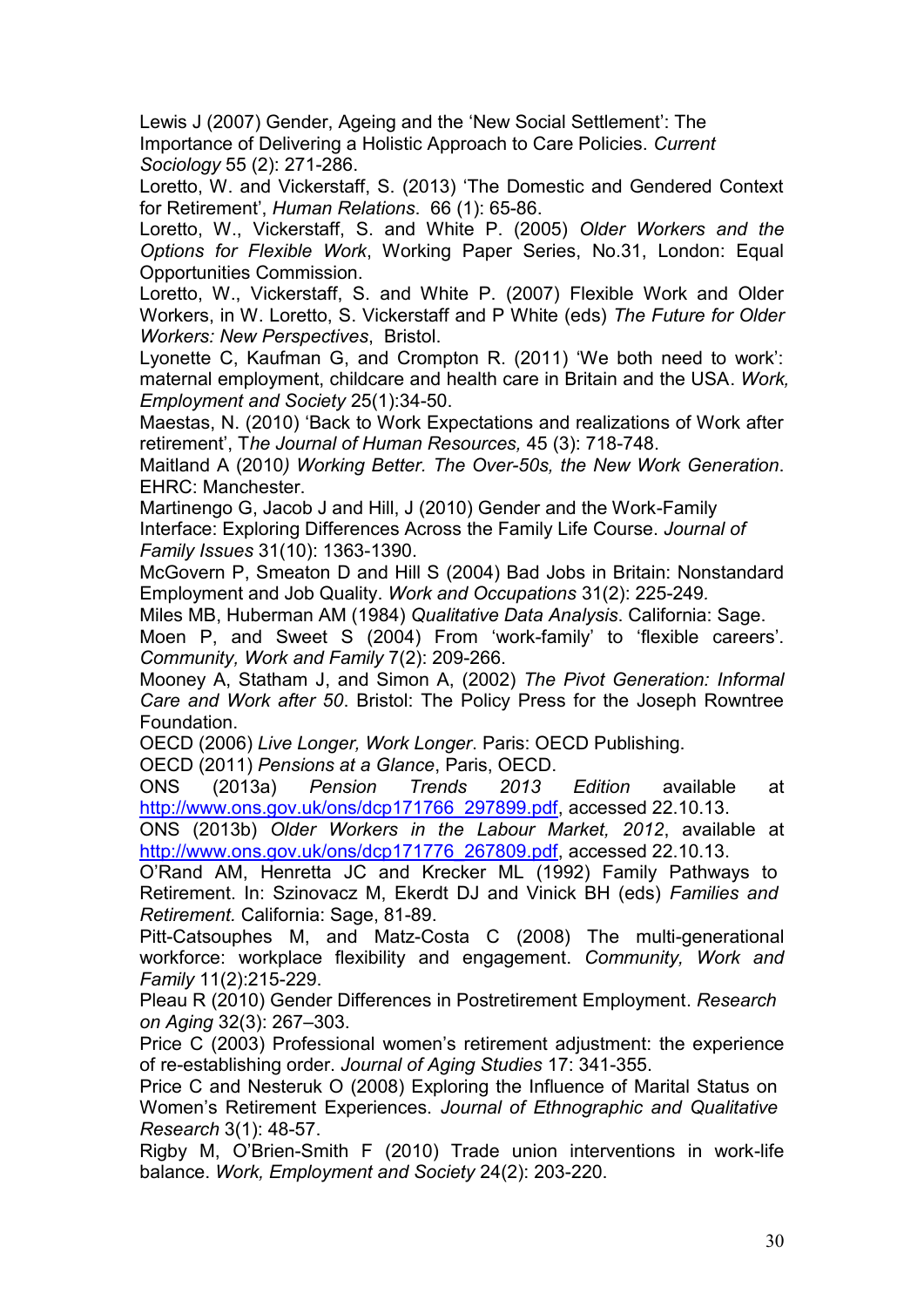Simpson M, Richardson M, and Zorn T (2012) A job, a dream or a trap? Multiple meanings for encore careers. *Work, Employment and Society* 26(3): 429-446.

Smeaton, D., Vegeris, S. and Sahin-Dikmen, M. (2009) *Older Workers; employment preferences, barriers and solutions* Equality and Human Rights Commission Research Report No. 43, Manchester: EHRC.

Vickerstaff, S. (2010) Older Workers: The 'unavoidable obligation' of extending our working lives? *Sociology Compass*, 4(10): 869-879.

Vickerstaff, S., Loretto, W., Billings, J., Brown, P., Mitton, L., Parkin, T., and White, P. (2008) *Encouraging Labour Market Activity among 60-64 year olds*, Department for Work and Pensions Research Report No. 531. London: DWP, October.

Wang M and Shultz K (2010) Employee Retirement: A Review and Recommendations for Future Investigation. *Journal of Management* 36(1): 172-206.

Wong J and Hardy M (2009) Women's Retirement expectations: how stable are they? *Journal of Gerontology: Social Sciences* 64B(1): 77-86.

Yeandle S (2005) *Older workers and Work-life Balance*. York: Joseph Rowntree Foundation.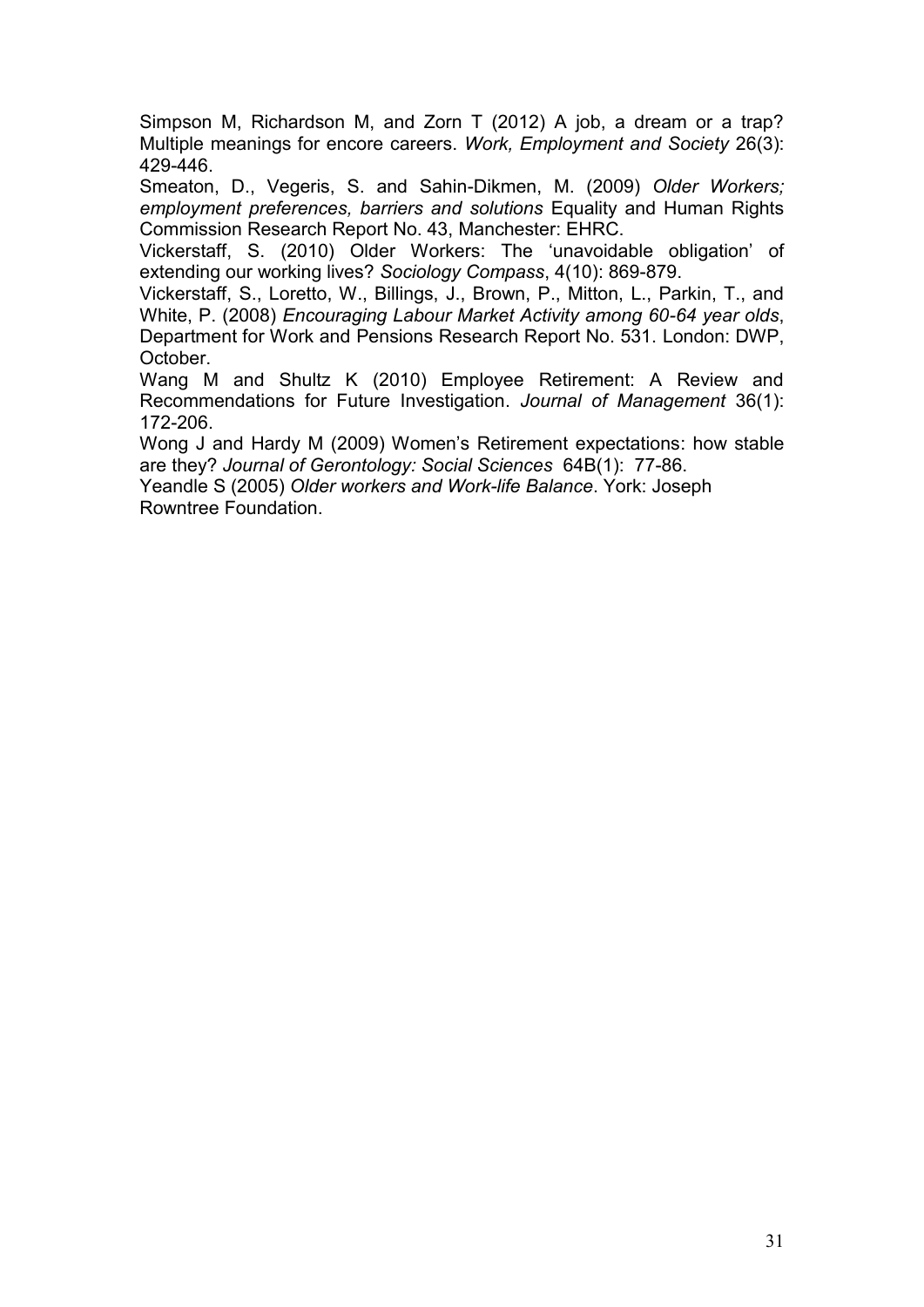| <b>Employment status</b>                               | Edinburgh      |       | Nottingham     |       | <b>Thanet</b> |                |
|--------------------------------------------------------|----------------|-------|----------------|-------|---------------|----------------|
|                                                        |                |       |                |       |               |                |
|                                                        | Men            | Women | Men            | Women | Men           | Women          |
|                                                        |                |       |                |       |               |                |
| Working                                                | 7              | 9     | 9              | 11    | 3             | 3              |
| Unemployed/Inactive,<br>but not retired                | $\overline{0}$ | 1     | $\overline{0}$ | 0     | 8             | $\overline{7}$ |
| Retired/semi-retired                                   | 8              | 8     | 9              | 3     | 3             | 7              |
| <b>Totals</b>                                          | 15             | 18    | 18             | 14    | 14            | 13             |
|                                                        |                |       |                |       |               |                |
| Number working/had<br>most recently worked<br>flexibly | 3              | 8     | 2              | 9     | 2             | 3              |
|                                                        |                |       |                |       |               |                |
| <b>Household Income</b><br>band $(E$ per annum)        | Edinburgh      |       | Nottingham     |       | <b>Thanet</b> |                |
|                                                        |                |       |                |       |               |                |
| <b>Under 10,000</b>                                    | 0              |       | 1              |       | 15            |                |
| 10,000-20,000                                          | 8              |       | 13             |       | 9             |                |
| 21,000-30,000                                          | 13             |       | 6              |       | 3             |                |
| 31,000-40,000                                          | 5              |       | 6              |       | 0             |                |
| Over 41,000                                            | $\overline{2}$ |       | 5              |       |               |                |
| Unassigned*                                            | $\overline{5}$ |       | 1              |       | 3             |                |

**Table 1: Details of individual employment status and household income by interview location.**

\* Did not wish to reveal their income.